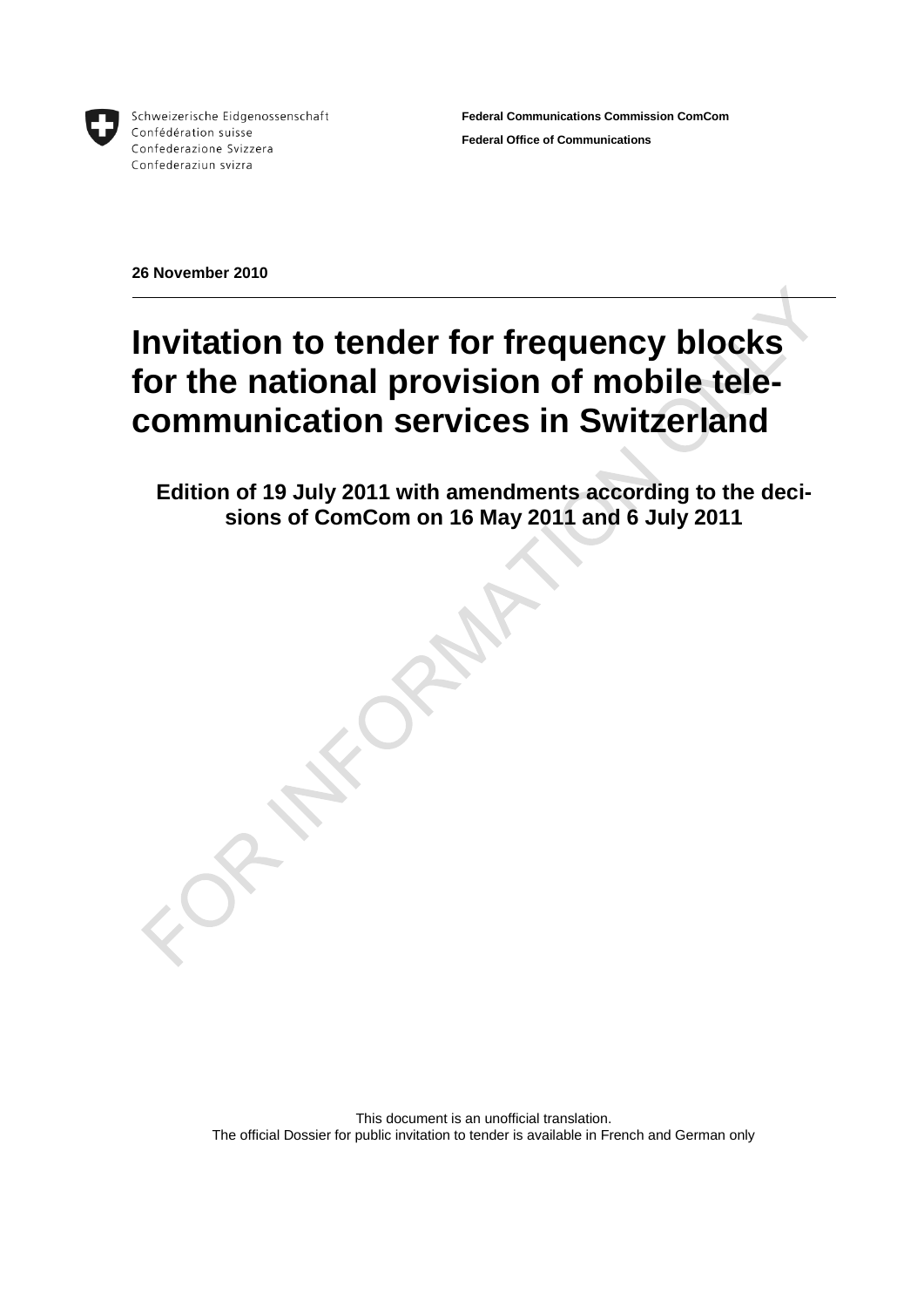### **CONTENTS**

| 1               |                                                                          |  |
|-----------------|--------------------------------------------------------------------------|--|
| 1.1             |                                                                          |  |
| 1.2             |                                                                          |  |
| 1.3             |                                                                          |  |
| $\overline{2}$  |                                                                          |  |
| 2.1             |                                                                          |  |
| 2.2             |                                                                          |  |
| 2.3<br>2.4      |                                                                          |  |
| 2.5             |                                                                          |  |
| $\overline{3}$  |                                                                          |  |
| 3.1             |                                                                          |  |
| 3.2             |                                                                          |  |
| 3.3             |                                                                          |  |
| 3.4             |                                                                          |  |
| $\overline{4}$  | TERMS AND CONDITIONS FOR PARTICIPATION IN THE TENDER                     |  |
|                 |                                                                          |  |
| 4.1             | OPENING OF THE PROCEDURE, SUBMISSION OF CANDIDATURES AND DEADLINES  22   |  |
| 4.2             | AMENDMENT, SUSPENSION AND CANCELLATION OF THE TENDER PROCEDURE  22       |  |
| 4.3<br>4.4      |                                                                          |  |
| 4.5             |                                                                          |  |
| 4.6             |                                                                          |  |
| 4.7             |                                                                          |  |
| 4.8             |                                                                          |  |
| 4.9<br>4.10     |                                                                          |  |
|                 |                                                                          |  |
| $\overline{5}$  |                                                                          |  |
| 5.1             |                                                                          |  |
| 5.2             | ASSESSMENT OF THE DEVELOPMENT OF THE MARKET AND OF TECHNOLOGY AND OF THE |  |
| 5.3             |                                                                          |  |
| 5.4             |                                                                          |  |
| 5.5             |                                                                          |  |
| 5.6             |                                                                          |  |
| $6\overline{6}$ |                                                                          |  |
| 6.1             |                                                                          |  |
| 6.2             |                                                                          |  |
| 6.3             |                                                                          |  |
| 6.4<br>6.5      |                                                                          |  |
|                 |                                                                          |  |
| $\mathbf{7}$    | VIOLATIONS OF THE LAW AND CONSEQUENCES THEREOF 34                        |  |
| 7.1<br>7.2      |                                                                          |  |
| 7.3             |                                                                          |  |
| 7.4             |                                                                          |  |
| 7.5             |                                                                          |  |
| 8               |                                                                          |  |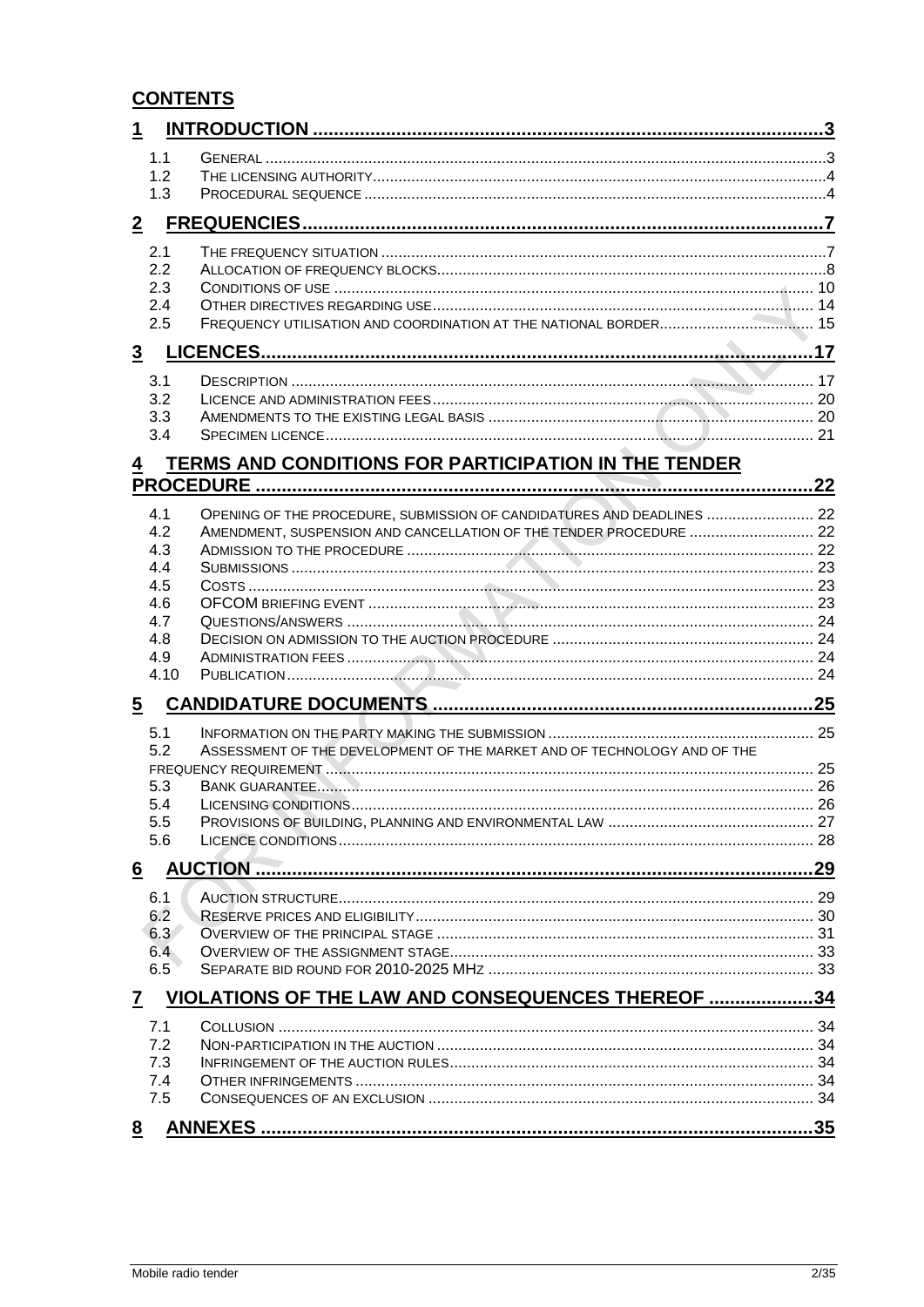# <span id="page-2-0"></span>**1 INTRODUCTION**

ComCom has mandated OFCOM with the public invitation to tender for the mobile radio frequencies. The invitation to tender is taking place with particular reference to the end of the current GSM and UMTS licences on 31 December 2013 and 2016 respectively. In addition, further frequencies in the 800 MHz and 2.6 GHz bands will be available for the provision of mobile radio services. Within the framework of a general overview, ComCom came to the conclusion that the best procedural variant is to award all frequencies available for mobile radio in a single award procedure. The sharply increasing demand for mobile broadband services and the availability of new technologies require additional frequencies and licences which are designed to be as flexible as possible. By means of an early allocation of these frequencies, the intention is to offer players in the market a long-term planning perspective.

The re-allocation of these frequencies is taking place by auction with a view to transparency and nondiscrimination. The auction is designed so that both the number of licences to be awarded and their corresponding spectrum is not prescribed by ComCom but determined within the framework of the procedure. In this way, market players will have the possibility of purchasing a frequency configuration which corresponds to their business models. This procedure is intended to allow the instruments of the market to play their part, and the decision regarding the number of licences and their frequency configurations will be left to the market rather than prescribed by the licensing authority. This procedure is intended on the one hand to enable any new operators to acquire mobile radio frequencies. On the other hand, the existing operators will have the possibility of equipping themselves with frequencies suitable for their future demands.

The opening of the public invitation to tender for the mobile radio frequencies was published in the Federal Gazette (Bundesblatt – BBl) dated 30 November 2010. In the Federal Gazette dated 8 February 2011, ComCom announced that the deadline for submission of candidature documents would be extended and the amended timetable for the holding of the auction would be announced at a later date. At the same time, ComCom announced that it would hold a consultation on 28 February 2011 for interested parties.

With the publication in the Federal Gazette of 19 July 2011, ComCom announces that it has now set the deadline for submission of candidature documents for 30 September 2011 and that the tender documents have been amended in the following points:

- Timetable:
- Period for any necessary re-farming in the 900 and 1800 MHz frequency bands;
- Bid restrictions (spectrum caps);
- Reduction in the bank guarantee to be submitted to 50% of the minimum price of the frequencies applied for;
- Updating of the references to CEPT decisions, recommendations and reports.

### <span id="page-2-1"></span>**1.1 General**

In November 2009, the Federal Communications Commission (ComCom) decided to re-allocate all frequencies in the 900 MHz/1800 MHz frequency band (GSM) and in the 2100 MHz band (UMTS core band) together with the frequencies in the 800 MHz band (digital dividend) and in the 2600 MHz band (UMTS extension band). The following individual bands are to be awarded:

- 2 x 30 MHz (FDD) in the 800 MHz band
- 2 x 35 MHz (FDD) in the 900 MHz band
- 2 x 75 MHz (FDD) in the 1800 MHz band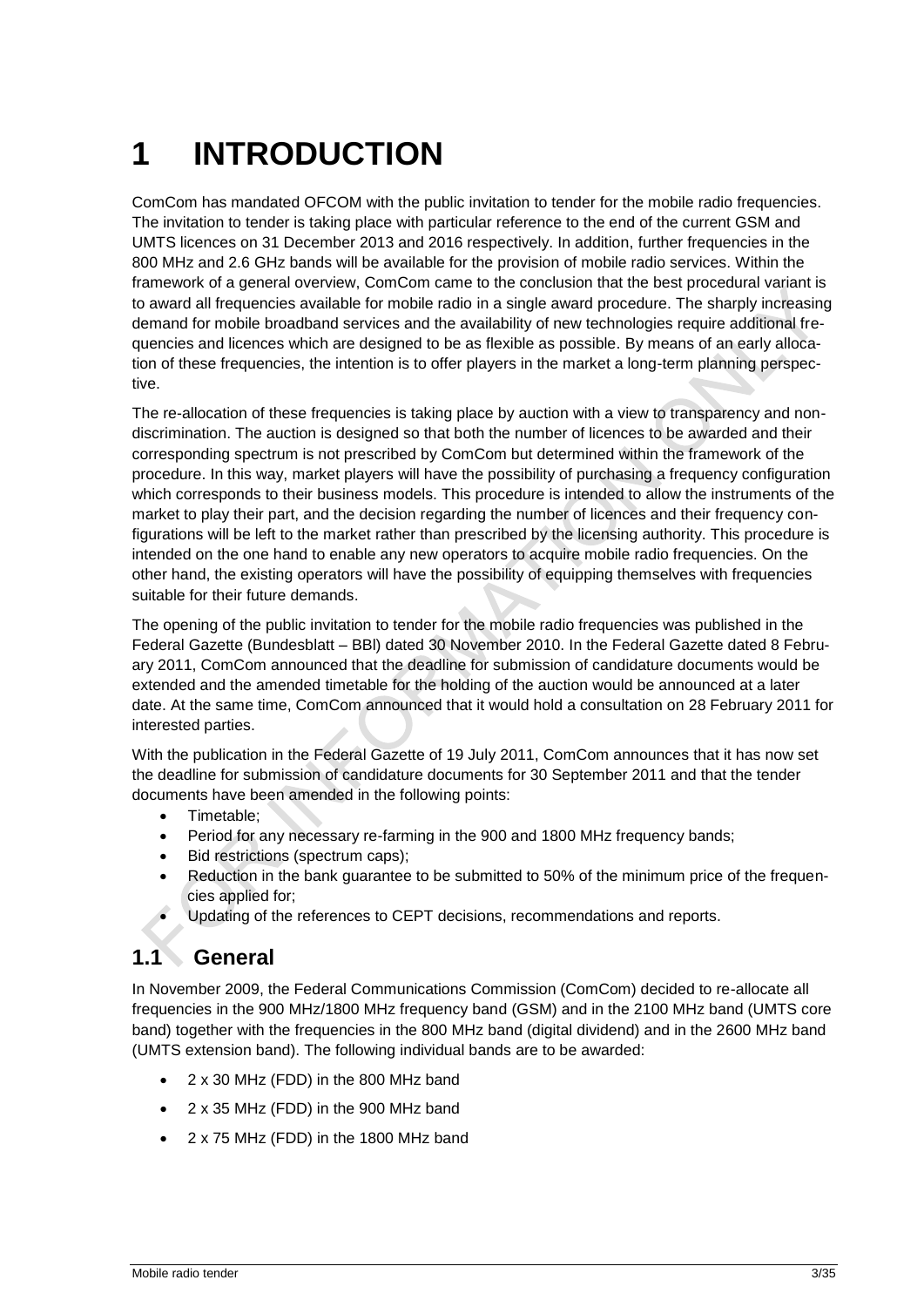- 2 x 60 MHz (FDD) in the 2100 MHz band
- 1 x 20 MHz (TDD) in the 2100 MHz band
- 1 x 15 MHz (TDD) in the 2100 MHz band
- 2 x 70 MHz (FDD) in the 2600 MHz band
- 1 x 50 MHz (TDD) in the 2600 MHz band

All frequencies will be awarded in a single procedure. The allocation of frequencies is exclusively for national use.

### <span id="page-3-0"></span>**1.2 The licensing authority**

The licensing authority is ComCom (Art. 24a para. 1 TCA $^1$ ).

### <span id="page-3-1"></span>**1.3 Procedural sequence**

### **1.3.1 Procedure**

The procedure for the award of licences is based in particular on the provisions of Art. 22 ff. TCA and on Art. 20, 21, 23 and 24 OFMRL<sup>2</sup>. The procedure for award of the frequencies to a licensee is an auction as set out in Art. 23 OFMRL and is being implemented on ComCom's behalf by OFCOM. After authorisation has taken place, the auction will be held in two stages:

- In the first stage (principal stage), the frequency requirement of the individual participants in the auction will be determined in multiple rounds (abstract allocation) by means of a "Combinatorial Clock Auction" (CCA). On conclusion of the first stage, the basic price to be paid by a bidder for the still abstract frequencies to be acquired is determined.
- In a second stage (the assignment stage), the successful bidders acquire the possibility, in addition to the basic price to be paid, of placing a further bid on their preferred concrete situation of the abstract frequency blocks purchased by them by auction.

A description of the auction design is given in Section 6.

The auction rules mentioned in Chapter 6 are still subject to adjustments. The definitive auction rules will be communicated to the participants in detail after the authorisation decision has been issued.

If conditions change substantially between the publication of the invitation to tender in the Federal Gazette and the licence award, the licensing authority may, taking into consideration the conditions cited in the tender documents, amend the minimum bid or adapt, suspend or abort the procedure (Art. 24 OFMRL).

For the licence award, the licensing authority may call in independent experts with regard to the preparation and implementation of the procedure and to the evaluation of bids (Art. 21 para. 2 OFMRL). In the present case the British company DotEcon was called in.

<sup>—————————————————————&</sup>lt;br><sup>1</sup> Telecommunications Act of 30 April 1997 (TCA; CC 784.10)

<sup>&</sup>lt;sup>2</sup> Ordinance of 9 March 2007 concerning Frequency Management and Radiocommunication Licences (OFMRL; CC 784.102.1)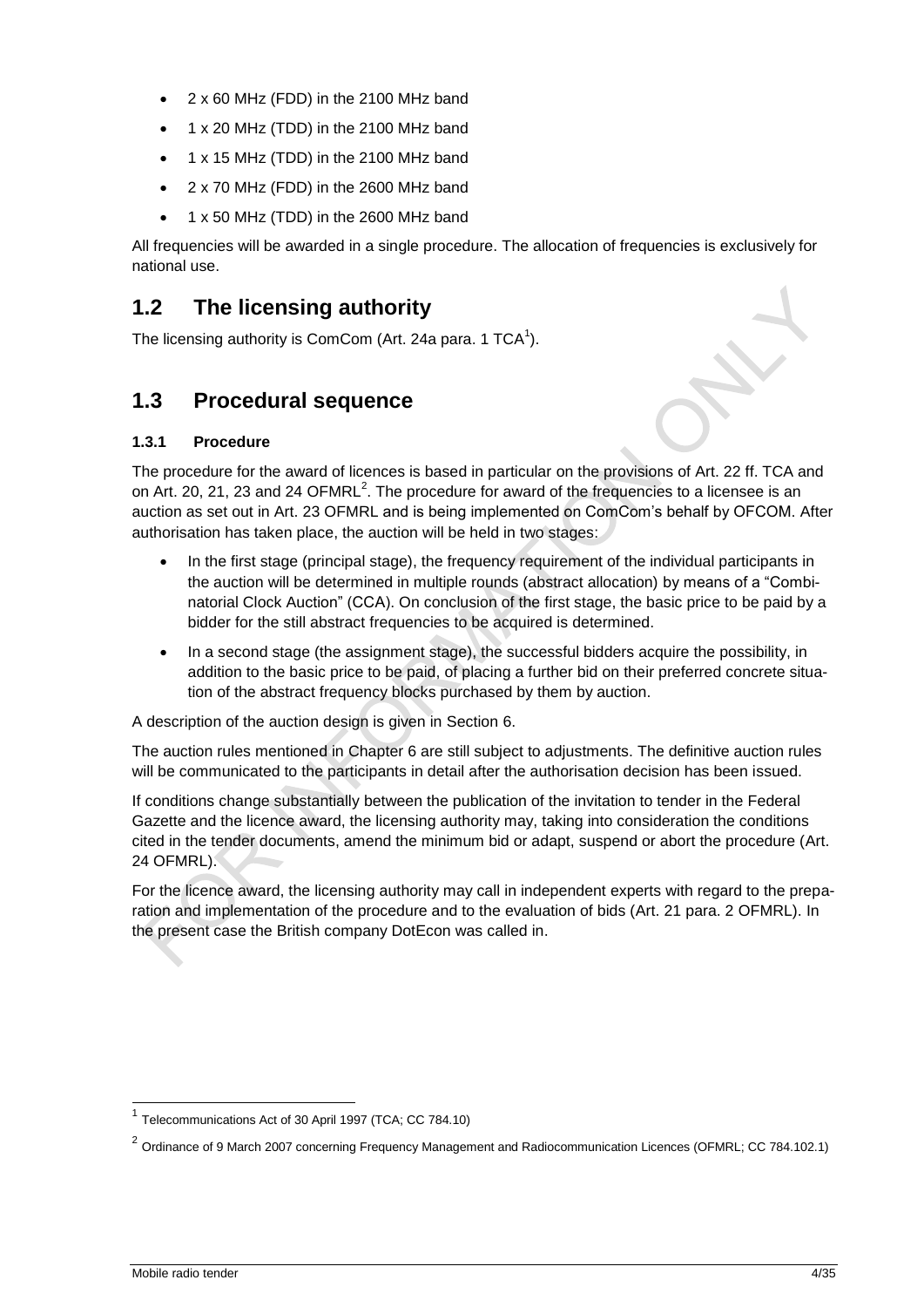### **1.3.2 Planning**

The most important deadlines for the procedure are listed below. They are subject in particular to changes by the licensing authority in the terms of Art. 24 OFMRL.

| <b>Deadline</b>       | <b>Stage</b>                                                                                                                                 |
|-----------------------|----------------------------------------------------------------------------------------------------------------------------------------------|
| 30 November 2010      | Publication of the invitation to tender in the Federal Gazette<br>(Bundesblatt - BBI)                                                        |
| 8 December 2010       | Presentation of the tender documents and of the auction format<br>for interested parties                                                     |
| 7 January 2011        | Submission of questions relating to the tender procedure                                                                                     |
| 8 February 2011       | Postponement of the submission date                                                                                                          |
| 19 July 2011          | Continuation of the invitation to tender with new submission date<br>and amendment of the tender documents. Publication of the an-<br>swers. |
| 10 August 2011        | Submission of additional questions relating to the amendments to<br>the tender documents                                                     |
| 24 August 2011        | Answers to the additional questions relating to the amendments<br>to the tender documents                                                    |
| 30 September 2011     | Submission of candidature documents                                                                                                          |
| November 2011         | Decision on admission to the auction                                                                                                         |
| January/February 2012 | Training of the participants in the auction                                                                                                  |
| February/March 2012   | Holding of the auction                                                                                                                       |
| April/May 2012        | Award of the licences                                                                                                                        |

 $x^*$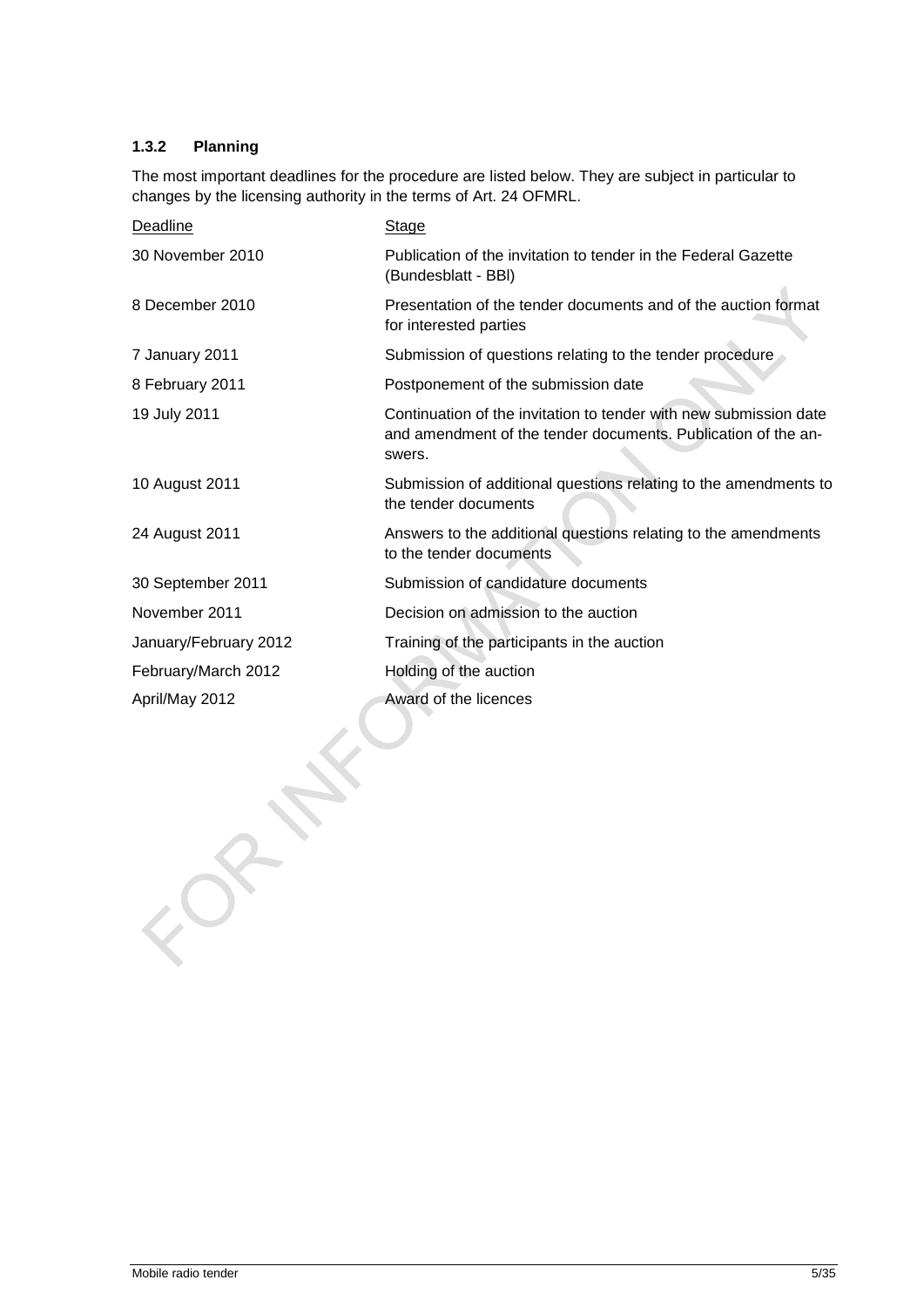#### **1.3.3 Overview**

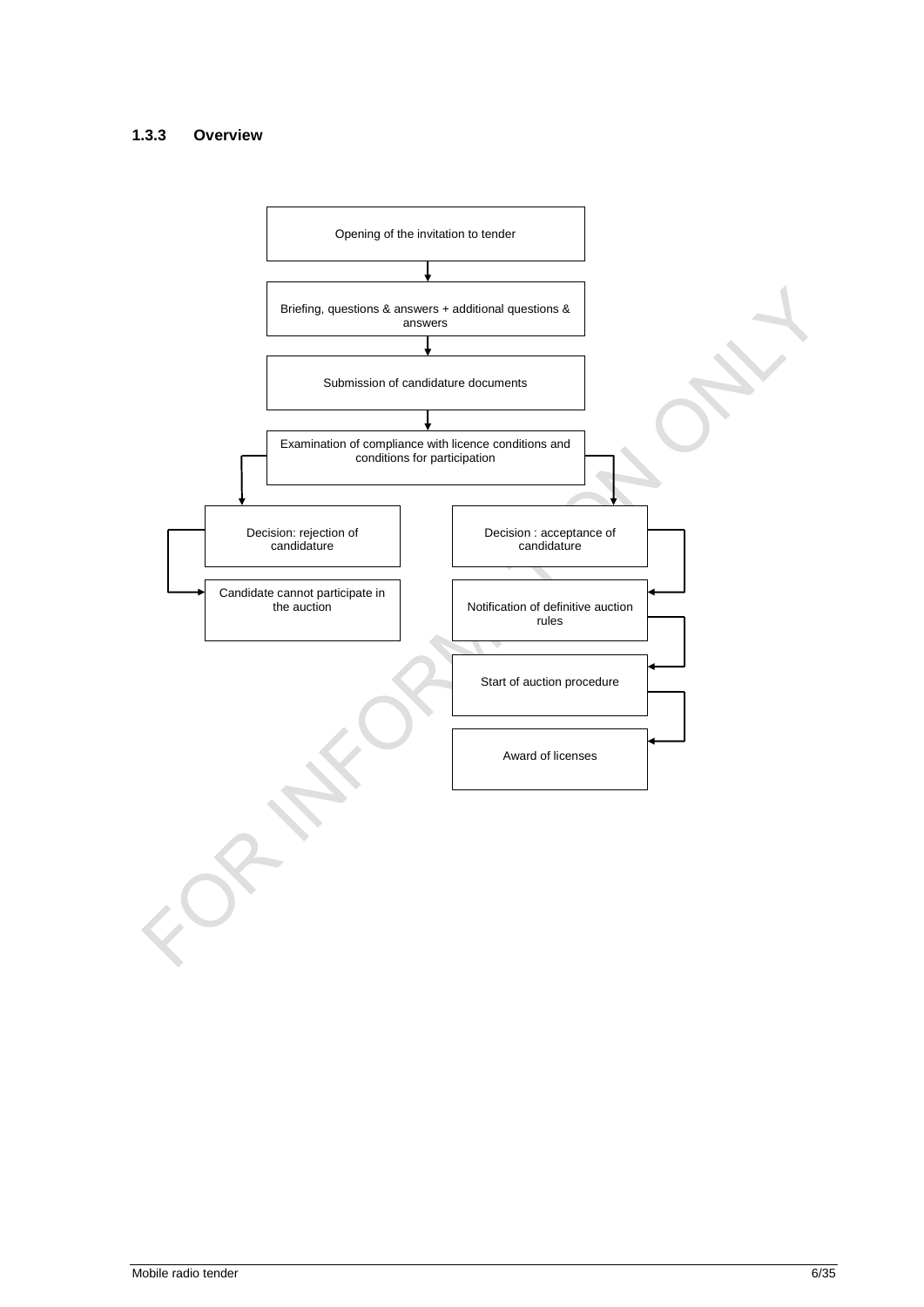# <span id="page-6-0"></span>**2 FREQUENCIES**

### <span id="page-6-1"></span>**2.1 The frequency situation**

Frequencies from the following frequency bands are available for the tender procedure:

| <b>Frequency</b><br>band      | Lower band<br>(FDD)<br>fromto<br>[MHz] | <b>Upper band</b><br>(FDD)<br>fromto<br>[MHz] | <b>Simplex band</b><br>(TDD)<br>fromto<br>[MHz] | <b>Bandwidth</b><br>to be<br>awarded<br>[MHz] | <b>Availability for</b><br>use               |
|-------------------------------|----------------------------------------|-----------------------------------------------|-------------------------------------------------|-----------------------------------------------|----------------------------------------------|
|                               |                                        |                                               |                                                 | [MHz]                                         |                                              |
| <b>800 MHz</b>                | $791 - 821$                            | $832 - 862$                                   |                                                 | $2 \times 30$                                 | from $1.1.2013^3$                            |
| <b>900 MHz</b>                | $880 - 915$                            | $925 - 960$                                   |                                                 | $2 \times 35$                                 | from $1.1.2015^4$                            |
|                               |                                        |                                               |                                                 |                                               | from 1.1.2016 <sup>5</sup>                   |
| <b>1800 MHz</b>               | $1710 - 1785$                          | $1805 - 1880$                                 |                                                 | $2 \times 75$                                 | from 1.1.2015 $4$                            |
|                               |                                        |                                               |                                                 |                                               | from 1.1.2016 $5$                            |
|                               |                                        |                                               |                                                 |                                               | 8.6 MHz of which<br>from award of<br>licence |
| <b>2100 MHz</b><br><b>FDD</b> | $1920 - 1980$                          | $2110 - 2170$                                 |                                                 | $2 \times 60$                                 | from $1.1.2017^6$                            |
| <b>2100 MHz</b>               |                                        |                                               | $1900 - 1920$                                   | $1 \times 20$                                 | from $1.1.2017^7$                            |
| <b>TDD</b>                    |                                        |                                               | 2010 - 2025                                     | $1 \times 15$                                 | from award of<br>licence <sup>8</sup>        |
| 2600 MHz                      | $2500 - 2570$                          | $2620 - 2690$                                 | $2570 - 2620$                                   | $2 \times 70$                                 | from award of                                |
|                               |                                        |                                               |                                                 | $1 \times 50$                                 | licence                                      |

The precise bandwidths, band limits and any restrictions on use are explained in detail in the following sections. The two transmission techniques FDD and TDD are currently allocated in the respective simplex and duplex bands. This distribution will remain unchanged for the time being (see also section [2.3\)](#page-9-0). With the exception of the 2010-2025 MHz range, the frequencies will be awarded in one bidding procedure (cf. section [2.2.4\)](#page-9-1). Unrestricted use of the frequencies in the 900 MHz and 1800 MHz frequency band is guaranteed only after a transition period for any necessary re-farming work on existing mobile radio networks. This transition period begins on 1.1.2014 and lasts at most one year for the region of Switzerland with the exception of the regions of Basel and Geneva and at most 2 years for the regions of Basel and Geneva (cf. also section 3.1.5)

<sup>-</sup> $3$  With restrictions in the regions of Upper Valais and Grisons until 31.12.2013 and in Ticino possibly also beyond this point in time (sectio[n 2.4.1\)](#page-13-1)

<sup>&</sup>lt;sup>4</sup> Latest time for the start of unrestricted utilisation in Switzerland, excluding the regions of Basel and Geneva

<sup>&</sup>lt;sup>5</sup> Latest time for the start of unrestricted utilisation in the regions of Basel and Geneva

<sup>&</sup>lt;sup>6</sup> 2 x 14.8 MHz from award of licence

 $7$  1 x 5 MHz from award of licence

<sup>&</sup>lt;sup>8</sup> With power restriction (see sectio[n 2.3.3\)](#page-12-0) from award of licence, without power restriction from 1.1.2014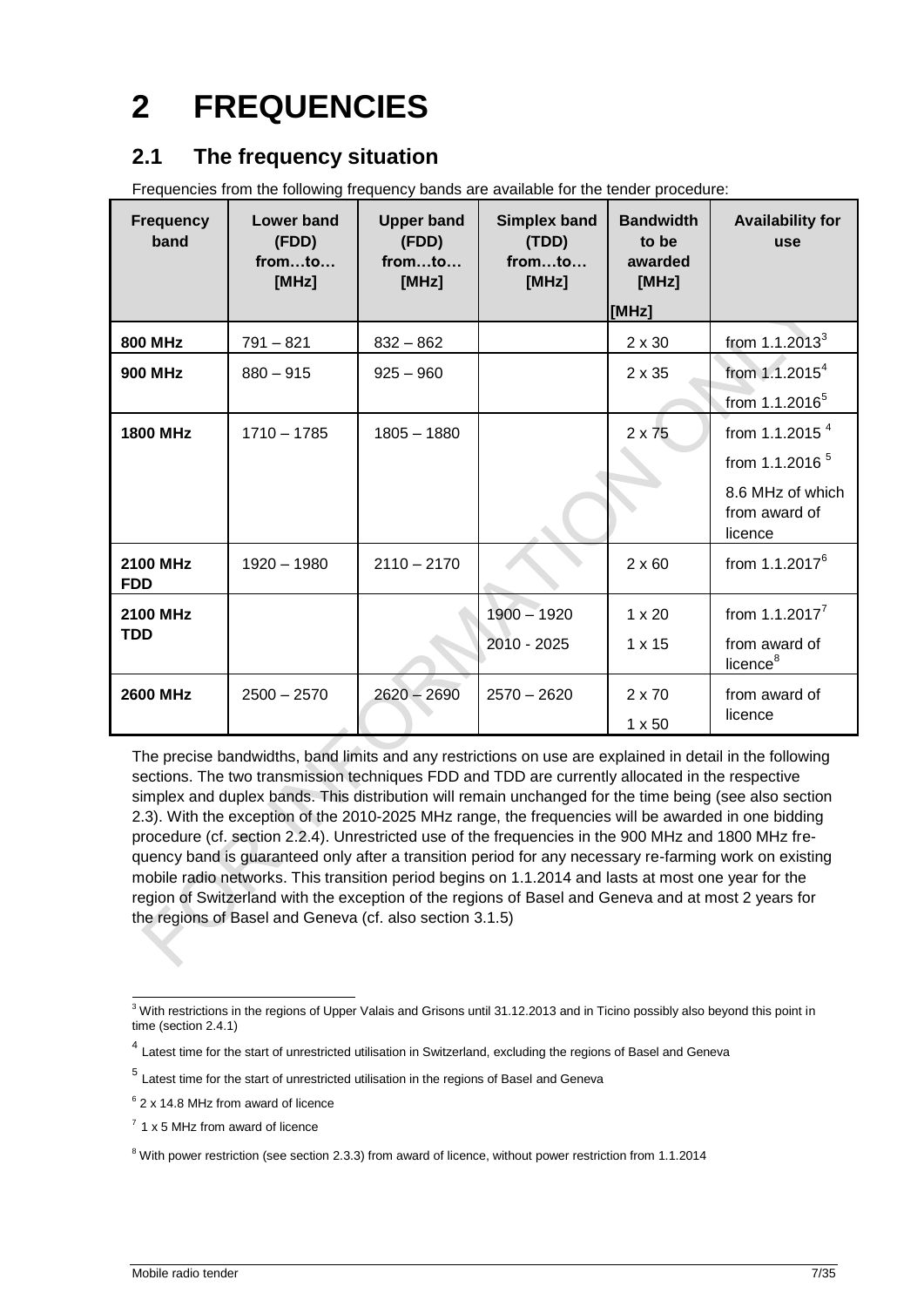### <span id="page-7-0"></span>**2.2 Allocation of frequency blocks**

The frequency spectrum of the individual licences is not fixed in advance but is the result of a twostage auction procedure, consisting of

- a first auction stage with abstract frequency blocks to determine the extent of the frequencies to be awarded to the individual participants and
- a second auction stage, at the end of which the allocation of concrete frequencies to the individual participants from the available bands will take place.

Abstract and concrete frequency blocks are explained in greater detail below.

#### **2.2.1 Abstract frequency blocks**

For the first auction stage (cf. section 6.3), a total of 60 abstract frequency blocks (generic lots) are put out to tender. These are sub-divided into 10 categories (A-J). A description of these categories, relating to the available frequency bands and the block sizes, is given in the table below.

| Category | <b>Number</b><br><b>of</b><br>blocks | <b>Band</b>               | Size of<br>blocks | <b>Availability for use</b>                                                                   |
|----------|--------------------------------------|---------------------------|-------------------|-----------------------------------------------------------------------------------------------|
| A        | 6                                    | 791-821 / 832-862 MHz     | $2 \times 5$ MHz  | 1.1.2013                                                                                      |
| B        | $\overline{7}$                       | 880-915 / 925-960 MHz     | $2x5$ MHz         | from $1.1.2015^9$<br>from $1.1.2016^{10}$                                                     |
| С        | 1                                    | 1710-1785 / 1805-1880 MHz | $2 \times 10$ MHz | from 1.1.2015 $9$<br>from 1.1.2016 <sup>10</sup><br>8.6 MHz of which<br>from award of licence |
| D        | 13                                   | 1710-1785 / 1805-1880 MHz | $2 \times 5$ MHz  | from 1.1.2015 <sup>9</sup><br>from 1.1.2016 <sup>10</sup>                                     |
| Е        | 1                                    | $1900 - 1920$ MHz         | 1x5MHz            | from award of licence                                                                         |
| F        | $\overline{3}$                       | 1900-1920 MHz             | $1 \times 5$ MHz  | 1.1.2017                                                                                      |
| G        | 3                                    | 1920-1980 / 2110-2170 MHz | $2 \times 5$ MHz  | from award of licence                                                                         |
| H        | 9                                    | 1920-1980 / 2110-2170 MHz | $2 \times 5$ MHz  | 1.1.2017                                                                                      |
|          | 14                                   | 2500-2570 / 2620-2690 MHz | $2x5$ MHz         | from award of licence                                                                         |
| J        | 3                                    | 2570-2615 MHz             | 1 x 15 MHz        | from award of licence                                                                         |

 9 Latest time for the start of unrestricted utilisation in Switzerland, excluding the regions of Basel and Geneva

<sup>&</sup>lt;sup>10</sup> Latest time for the start of unrestricted utilisation in Switzerland in the regions of Basel and Geneva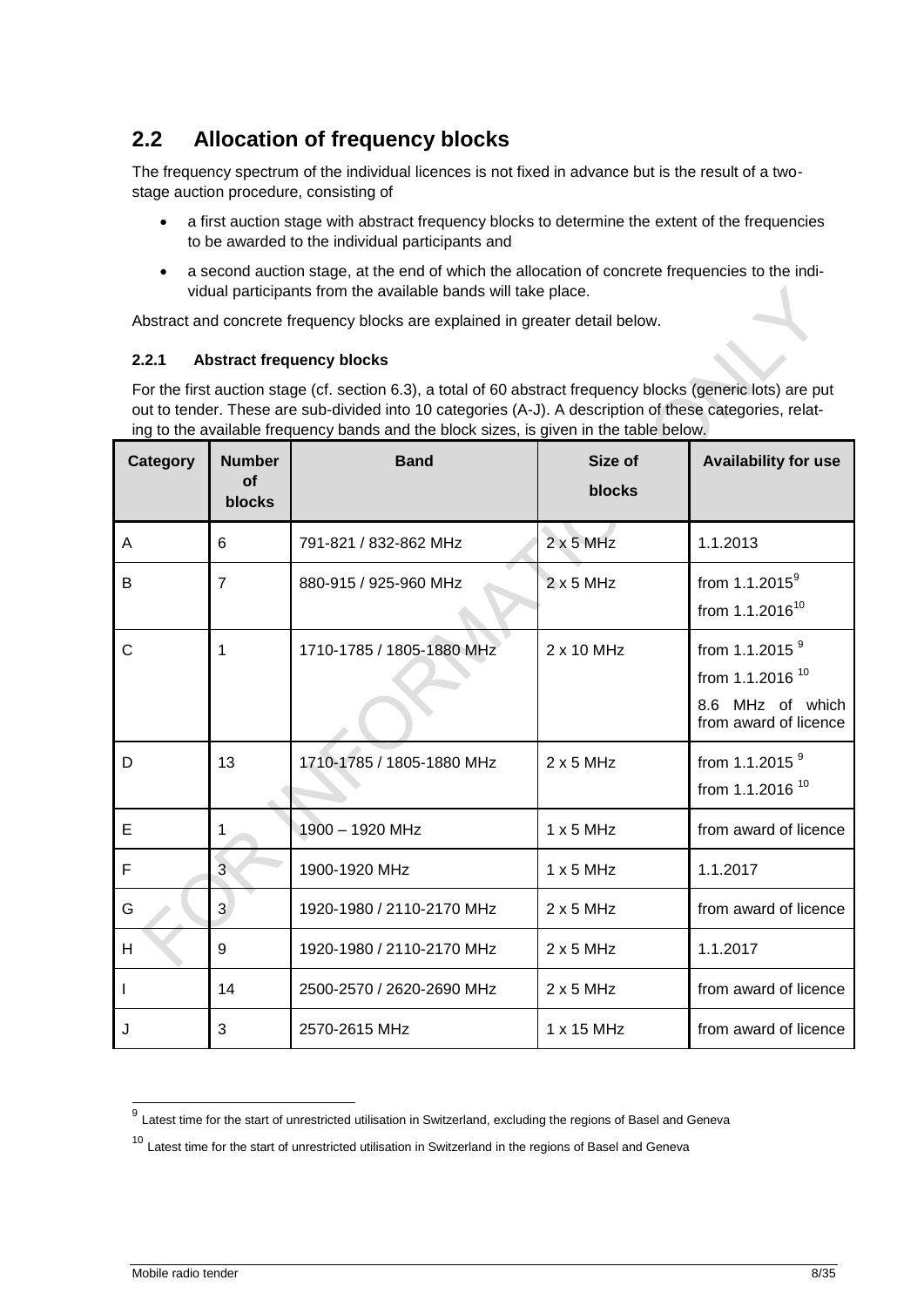The precise bandwidths and band limits of the allocated blocks will be determined exactly only after concretisation (second stage of the auction). In view of essential guard bands between the future operators and other services which border on these frequency bands, blocks may be slightly smaller than indicated in the table above. This applies to the 2100 MHz frequency range (FDD) in particular.

### **2.2.2 Concrete frequency blocks**

The allocation of the abstract allocations determined in the first auction stage to combinations of concrete frequency blocks (A1-A6, B1-B7, C/D1-C/D15, E/F1-E/F4, G/H1-G/H12, I1-I14, J1-J3 corresponding to Annex II) takes place within the framework of a further auction stage (cf. Section 6.4). The following criteria are used as a basis:

#### **Coherent spectrum allocation**

With regard to efficient spectrum utilisation using broadband technologies, the frequency allocation will take place in such a way that contiguous frequency blocks of a range corresponding to an integer multiple of 2x5 MHz (FDD) or an integer multiple of 5 MHz (TDD) are allocated.

### **Preferential frequencies for GSM**

The allocation blocks for the 900 MHz and 1800 MHz frequency bands each consist of different number of preferential frequencies for GSM (cf. Annex I). In specific border regions, some allocation blocks have no preferential frequencies with regard to the neighbouring foreign country. Provision of frequencies exclusively from these blocks will not therefore be possible up to the respective border. The distribution of preferential frequencies will be taken into account in the determination of authorised combinations of concrete frequency blocks (cf. Annex VII). This applies in particular to allocations which include no or only very few preferential frequencies for the Basel and Geneva basin regions. Such combinations will be excluded from the allocation in the 900 MHz band in the event of three or four winners from the first stage of the auction. For the 1800 MHz band, combinations which include allocations of specific individual blocks or pairs of blocks with no or only very few preferential frequencies for the Basel and Geneva basin regions will also be excluded.

### **Award of the 2615-2620 MHz frequency range**

If the concrete blocks I1 and J3 (cf. Annex II) are awarded to the same bidder within the framework of the second stage of the auction, this operator will also receive the additional 2615-2620 MHz frequency range. Otherwise, this range will remain as a guard band (cf. also Section [2.3.4\)](#page-12-1).

The use of some concrete allocation blocks may be restricted due to adjacent uses. In this context, the following restrictions should be mentioned:

### **Potential interference affecting other frequency users**

Allocation blocks which border directly on other uses with special protection at the limits of the band, such as GSM-R for example, are restricted in their use. This means that transmission parameters such as choice of the centre frequency, transmission power or antenna radiating direction must be restricted or specially adjusted, often depending on the location. In order to avoid interference, coordination of network construction with operators of adjacent services is essential.

#### **Potential interference caused by other frequency users**

For specific allocation blocks, interference potential caused by other uses exists either on the same frequency or in the adjacent frequency range.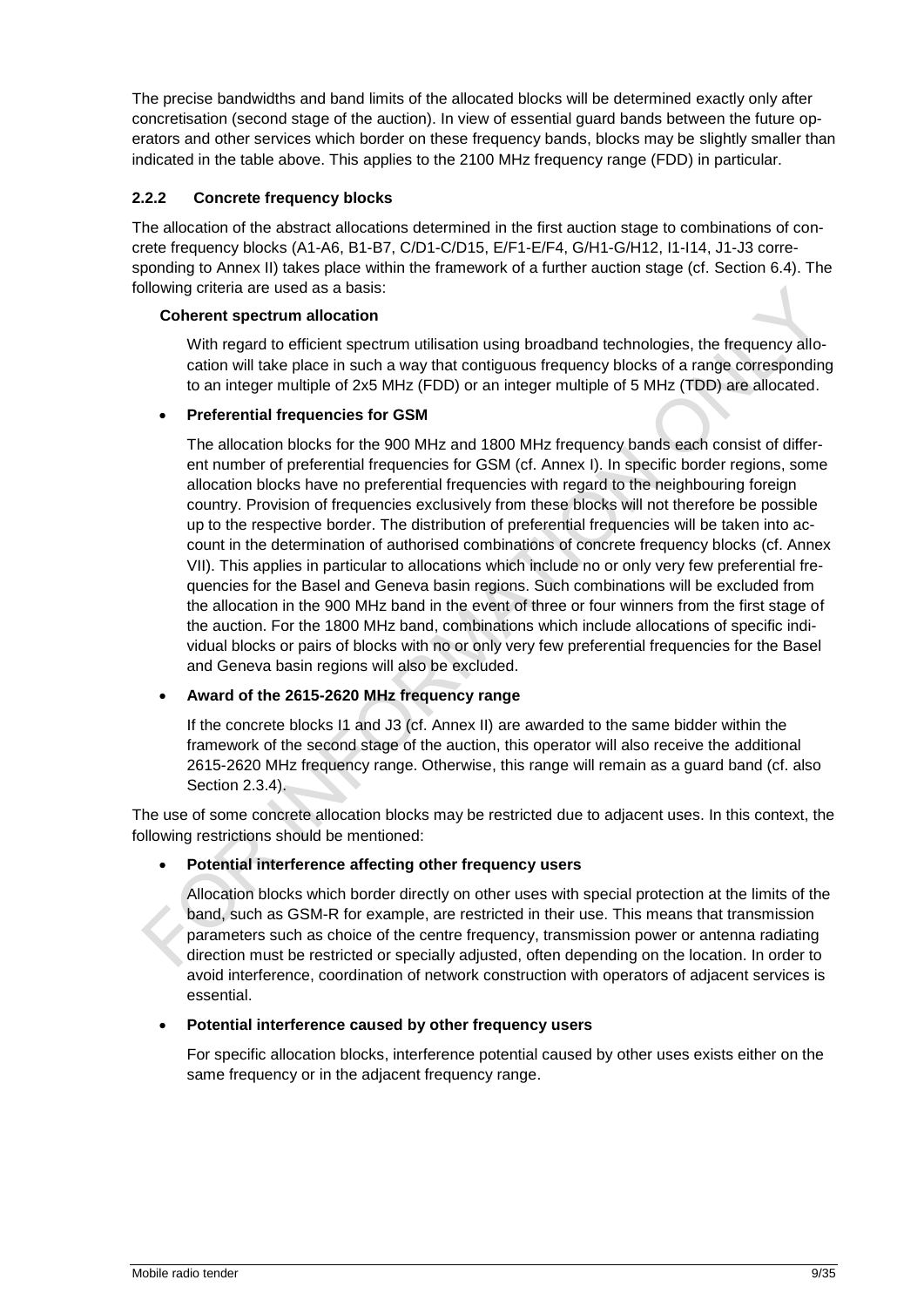### **Potential interference TDD <–> FDD**

The use of allocation blocks at the FDD – TDD band limits is generally restricted with a view to reciprocal protection from interference. In these cases too, the licensees concerned may be obliged to coordinate.

Relevant details are described in Sections [2.3](#page-9-0) and [2.4.](#page-13-0)

#### <span id="page-9-2"></span>**2.2.3 Spectrum caps**

In order to ensure competition on the national telecommunications market after the auction, the licensing authority has defined the following spectrum caps per each bidder:

- total 2x25 MHz over the two categories A (800 MHz) and B (900 MHz); i.e. the category A and B frequencies acquired must not exceed 2x25 MHz in total;
- 2x20 MHz in category B (900 MHz);
- total 2x30 MHz over the two categories G and H (2.1 GHz paired)
- total 2x35 MHz over the two categories C and D (1.8 GHz)
- maximum 2x135 MHz of the total available FDD spectrum (categories A, B, C, D, G, H and I)

#### <span id="page-9-1"></span>**2.2.4 Separate award of the 2010-2025 MHz block**

The award of the 15 MHz block in the 2010-2025 MHz frequency range (block K1 according to Annex II) will take place immediately after the auction of the frequency blocks in categories A-J, in a separate round of bidding (cf. Section [6.5\)](#page-32-1).

### <span id="page-9-0"></span>**2.3 Conditions of use**

The allocation of frequencies is exclusively for national use. The conditions of use listed in the following shall apply: the listed decisions / recommendations / reports of the CEPT, ECC and ERC can be found at [http://www.erodocdb.dk/default.aspx.](http://www.erodocdb.dk/default.aspx)

### **2.3.1 800 MHz**

The provisions of the CEPT decisions, recommendations and reports apply:

- ECC/DEC/(09)03: Harmonised conditions for MFCN operating in the band 790-862 MHz
- CEPT Report 030: The identification of common and minimal (least restrictive) technical conditions for 790-862 MHz for the digital dividend in the European Union
- CEPT Report 031: Frequency (channelling) arrangements for the 790-862 MHz band
- CEPT Report 019: Least restrictive technical conditions for WAPECS frequency bands
- ECC/REC/(11)04: Frequency planning and frequency coordination for terrestrial systems for Mobile/Fixed Communication Networks (MFCN) capable of providing electronic communications services in the frequency band 790-862 MHz

This is subject to any amendments or new versions of the above-mentioned CEPT provisions.

The block edge masks (BEM) are defined in ECC/DEC(09)03 (Annex 3).

In particular, the following conditions of use are listed:

- Duplex mode: FDD
- The maximum mean in-block EIRP of base stations complying with ECC/DEC(09)03, Annex 3, Section 1 is specified as follows: +56dBm/5MHz for all blocks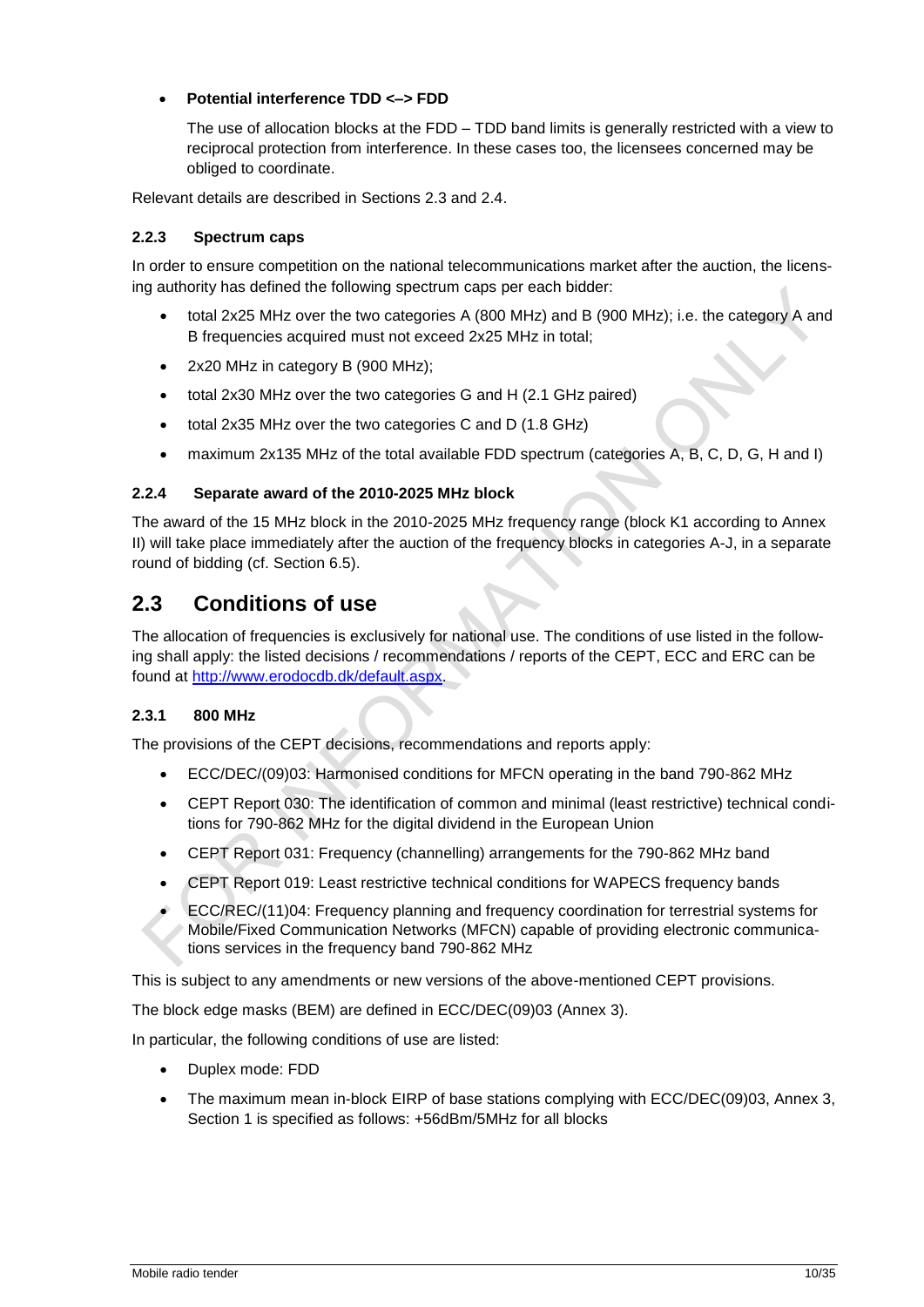- Maximum mean out-of-block EIRP of base stations: according to ECC/DEC(09)03, Annex 3, Table 4, Case A:  $(P_{TX\ EIRP} - 59)$ dBm/8MHz
- In particular, the block edge masks (BEM) in ECC/DEC(09)03 Annex 3 must be complied with.

#### **2.3.2 900 MHz/1800 MHz**

The provisions of the CEPT decisions, recommendations and reports apply:

- ECC/DEC/(02)05amended: Frequency bands for railway purposes 876-880 / 921-925 MHz
- ECC/DEC/(06)13: Designation of GSM-900/1800 bands for terrestrial IMT-2000/UMTS
- ECC/REC/(08)02: Frequency planning and frequency coordination for the GSM 900 (including E-GSM)/UMTS 900, GSM 1800/UMTS 1800 Land Mobile Systems
- ECC/REC/(05)08: Frequency planning and frequency coordination for the GSM 900, GSM 1800, E-GSM and GSM-R Land Mobile Systems
- ECC Report 082: Compatibility study for UMTS operating within the GSM 900/1800
- ECC Report 096: Compatibility between UMTS 900/1800 and systems operating in adjacent bands
- CEPT Report 040: Compatibility between LTE and WiMAX operating within the bands 880- 915 MHz / 925-960 MHz and 1710-1785 MHz / 1805-1880 MHz (900/1800 MHz bands) and systems operating in adjacent bands
- CEPT Report 041: Compatibility between LTE and WiMAX operating within the bands 880- 915 MHz / 925-960 MHz and 1710-1785 MHz / 1805-1880 MHz (900/1800 MHz bands) and systems operating in adjacent bands
- CEPT Report 042: Compatibility between UMTS and existing and planned aeronautical systems above 960 MHz
- ECC Report 146: Compatibility between GSM MCBTS and other services (TRR, RSBN/PRMG, HC-SDMA, GSM-R, DME, MIDS, DECT) operating in the 900 and 1800 MHz frequency bands
- ECC/DEC/(06)07amended: GSM on board aircraft
- ECC/DEC/(08)08: GSM on board vessels
- ECC Report 082: Compatibility study for UMTS operating within the GSM 900/1800
- ECC Report 096: Compatibility between UMTS 900/1800 and systems operating in adjacent bands
- CEPT Report 019: Least restrictive technical conditions for WAPECS frequency bands
- ERC Report 100: Compatibility between certain radio communications systems operating in adjacent bands. Evaluation of DECT/GSM 1800 compatibility

This is subject to any amendments or new versions of the above-mentioned CEPT provisions.

No block edge masks are defined for the 900 MHz and 1800 MHz bands. The transmission technologies are limited to GSM and the members of the IMT family (see ITU-R Rec. M.1457), in particular IMT-2000/UMTS and LTE.

#### **General conditions of use:**

 In frequency block B1, in order to protect GSM-R construction, the expansion and operation of mobile radio systems in the 900 MHz band up to a distance of 4 km from the railway route must be coordinated with GSM-R operators and/or interference prevention techniques must be applied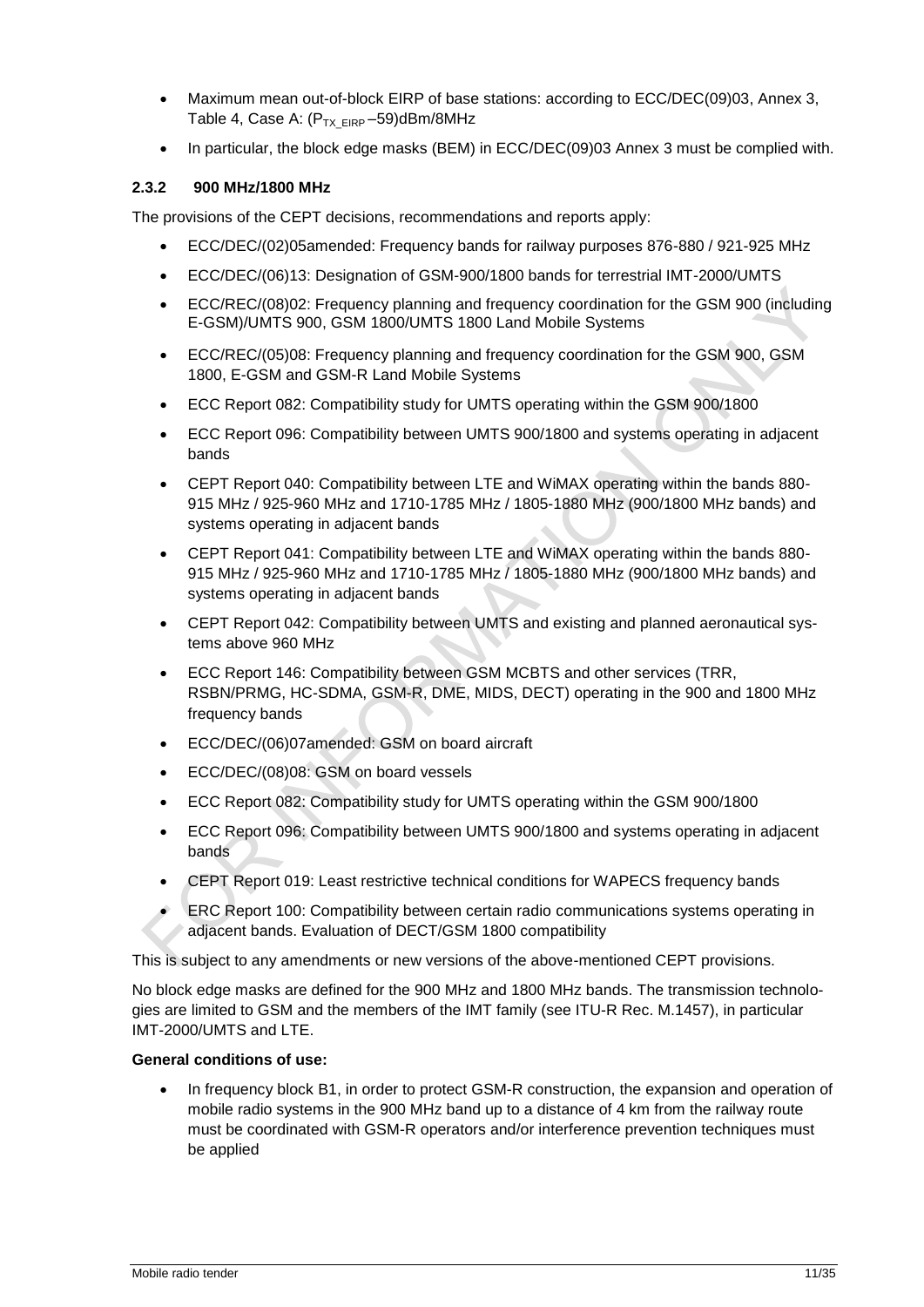- In all category B, C and D frequency blocks, in the event of interference, priority<sup>11</sup> is always given to GSM (including GSM-R) over systems with other transmission technologies (e.g. UMTS/ LTE/ WiMAX).
- In the case of operation of systems in the 960 MHz to 1215 MHz frequency band (e.g. DME), techniques to prevent interference may be necessary in frequency block B7 (cf. Annex II).

#### **Conditions of use for GSM:**

- No GSM guard channels shall be used between two different operators' blocks used with GSM. The technical network specification will regulate the details.
- In the 1878 1880 MHz range, interference due to DECT systems may occur (see ERC Report 100). It is recommended that the upper 2 MHz (1878 - 1880 MHz) are not used to transmit pilot channels (BCCH); otherwise appropriate measures have to be taken (see ERC Report 100).

#### **Conditions of use for GSM MCBTS (multi carrier base station):**

- Only equipment of classes 1 and 2 are permitted for GSM MC BTS.
- Power Control (PC) must be used in the up- and downlink.
- The minimum separation of carrier frequencies between GSM MCBTS and GSM-R is 0.4MHz.
- The minimum distance between a GSM MCBTS and a GSM-R-BTS must be at least 50 metres.
- Coordination with other network operators, in particular with operators of GSM-R networks, or the application of techniques to prevent interference may be necessary.

#### **Conditions of use for UMTS/LTE/WiMAX:**

- Unless network operators agree otherwise, the GSM channels/carriers at the block limits of the allocated blocks shall be used. The UMTS channels/carriers shall be used between the GSM carriers in the allocated frequency ranges.
- The carrier separation between one's own UMTS carrier and another operator's GSM carrier shall be a large as possible and
	- in the uncoordinated case shall be at least 2.8 MHz or
	- in the coordinated case at least 2.6 MHz.
- The carrier separation between one's own UMTS carrier and that of another operator is
	- in the uncoordinated case at least 5 MHz or
	- 5 MHz or less in the coordinated case.
- In the case of adjacent blocks (channel edge) of different operators with UMTS/LTE/WiMAX use on the one hand and GSM or GSM-R use on the other hand, a separation of at least 200 kHz must be complied with by the holder of the block with UMTS/LTE/WiMAX use.
- In the event of interference, network construction must be coordinated between operators and/or interference prevention techniques shall be applied.
- In the case of adjacent blocks (channel edge) of different operators with UMTS/LTE/WiMAX use on both sides, no minimum separation is necessary (minimum separation 0 kHz).

<sup>-</sup> $11$  Priority means that in the event of interference, until further notice the operator of a mobile radio system with a transmission system other than GSM must take measures to prevent interference (mitigation techniques).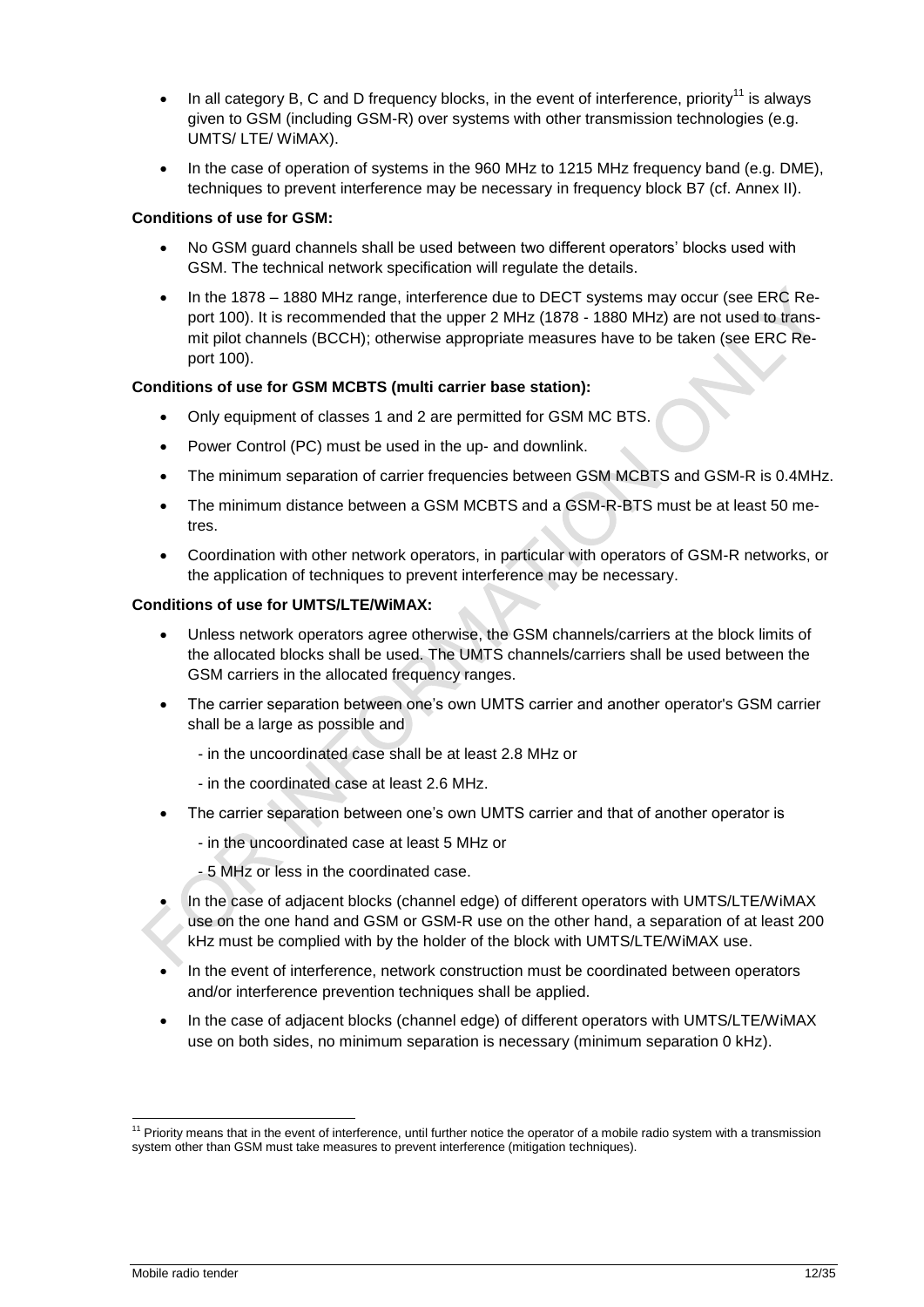#### <span id="page-12-0"></span>**2.3.3 2.1 GHz**

The provisions of the CEPT decisions, recommendations and reports shall apply

- ECC/DEC/(06)01: IMT-2000/UMTS 1900-1980, 2010-2025 and 2110-2170 MHz
- ERC Report 065: Adjacent band compatibility between UMTS and other 2 GHz services
- CEPT Report 039: Report from CEPT to the European Commission in response to the mandate to develop least restrictive technical conditions for 2 GHz bands
- CEPT Report 019: Least restrictive technical conditions for WAPECS frequency bands.

This is subject to any amendments or new versions of the above-mentioned CEPT provisions.

The block edge masks are defined in CEPT Report 039.

In the case of use of the 1920-1980 MHz FDD band paired with 2110-2170 MHz, interference prevention techniques may be necessary due to the use of services in the 1980-2010 MHz/ 2170- 2200 MHz MSS bands in frequency block G/H12.

The 1900-1920 MHz TDD band may be used as follows (cf. also the following diagram from CEPT Report 039):

- In the case of uncoordinated use of the blocks, a maximum mean EIRP of +20dBm/5MHz is permitted,
- In the case of uncoordinated use or exclusive use by one operator, the power in the 1900- 1910 MHz range may increase in accordance with the following diagram.

#### **Draft CEPT Report 039** Page 32





#### Figure 11: BS BEM for a single TDD operator in the band 1900-1920 MHz

The 2010-2025 MHz TDD band (frequency block K1) may be used as follows:

- $\bullet$  In the case of coordinated use, the value of the "max. mean in-block EIRP" is limited to +23 dBm/5MHz until 31.12.2013.
- From 01.01.2014 onwards a limit shall apply with regard to the "max. mean in-block EIRP" according to tables 9 and 10 in CEPT Report 039 (out-of-block limits).
- Use outside buildings may cause interference in the MSS bands (1980-2010 MHz/2170- 2200 MHz). Interference prevention techniques are therefore essential.

### <span id="page-12-1"></span>**2.3.4 2.6 GHz**

The provisions of the CEPT decisions, recommendations and reports shall apply

- ECC/DEC/(05)05: ECC Decision on harmonised utilisation of spectrum for IMT-2000/UMTS systems operating within the band 2500-2690 MHz
- ECC/DEC/(02)06: ECC Decision of 15 November 2002 on the designation of frequency band 2500-2690 MHz for UMTS/IMT-2000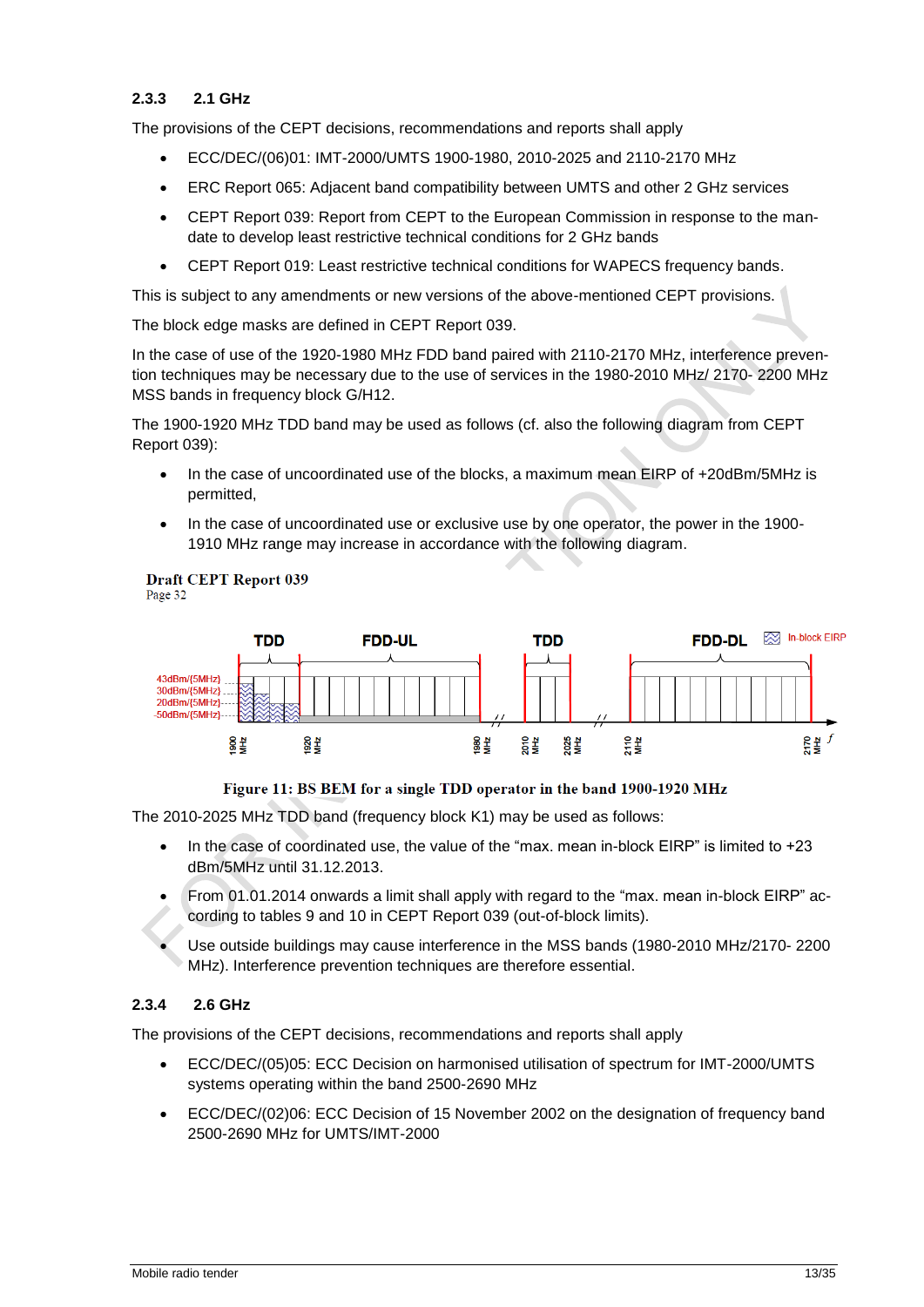- ECC Report 045: Sharing and adjacent band compatibility between UMTS/IMT-2000 in the band 2500-2690 MHz and other services
- ECC Report 119: Coexistence between mobile systems in the 2.6 GHz frequency band at the FDD/TDD boundary
- CEPT Report 019: Least restrictive technical conditions for WAPECS frequency bands
- ECC/REC/(11)05: Frequency planning and frequency coordination for terrestrial systems for Mobile/Fixed Communication Networks (MFCN) capable of providing electronic communications services in the frequency band 2500-2690 MHz

This is subject to any amendments or new versions of the above-mentioned CEPT provisions.

The block edge masks for use of the 2500-2690 MHz band are defined in CEPT Report 019, Annex IV. A distinction is made between two types of conditions of use:

- Unrestricted blocks: maximum EIRP = 61dBm/5MHz<sup>12</sup>
- Restricted blocks: maximum EIRP =  $25$ dBm/5MHz<sup>13</sup>

The following applies to the use of the 2620-2690 MHz FDD downlink band:

• The conditions for unrestricted blocks apply to all frequency blocks I1 – I14

The following applies to the use of the 2570-2620 MHz TDD band:

- The conditions for unrestricted blocks apply to the bottom 5 MHz in frequency blocks J1, J2 and J3.
- If frequency blocks I1 and J3 are awarded to different operators, the 2615-2620 MHz range shall serve as a guard band. Otherwise the provisions for unrestricted use shall apply.
- The conditions for unrestricted blocks apply to the remaining frequency blocks J1, J2 and J3.

### <span id="page-13-0"></span>**2.4 Other directives regarding use**

With regard to the utilisation of the frequencies which are being put out to tender, the following constraints and restrictions shall also be complied with.

### <span id="page-13-1"></span>**2.4.1 800 MHz**

The European Commission is increasing the pressure on its member states to release the 800 MHz band as quickly as possible for mobile radio services and to cease broadcasting services in this band. Until now, Italy has been the only country bordering Switzerland which is insisting on the continued use of this frequency band for terrestrial digital television. As long as Italy maintains this attitude, interference from Italian broadcast transmitters can be expected in Ticino. Consequently, the operation of mobile radio networks on the channels concerned in Ticino may be adversely affected or even rendered impossible.

Until the end of 2013, two DVB-T distribution networks will be using individual channels in the 800 MHz band in Switzerland – one in Upper Valais and one in Grisons. It will therefore not be possible to use certain frequency blocks locally until 31.12.2013. The technical network specification will regulate the details.

### **2.4.2 2.1 GHz**

Protection from interference in the 2010-2025 MHz band due to spurious emissions by systems above 2025 MHz is guaranteed from 01.01.2014.

<sup>-</sup><sup>12</sup> CEPT Report 19, Annex IV, Table A 4.2

<sup>&</sup>lt;sup>13</sup> CEPT Report 19, Annex IV, Table A 4.4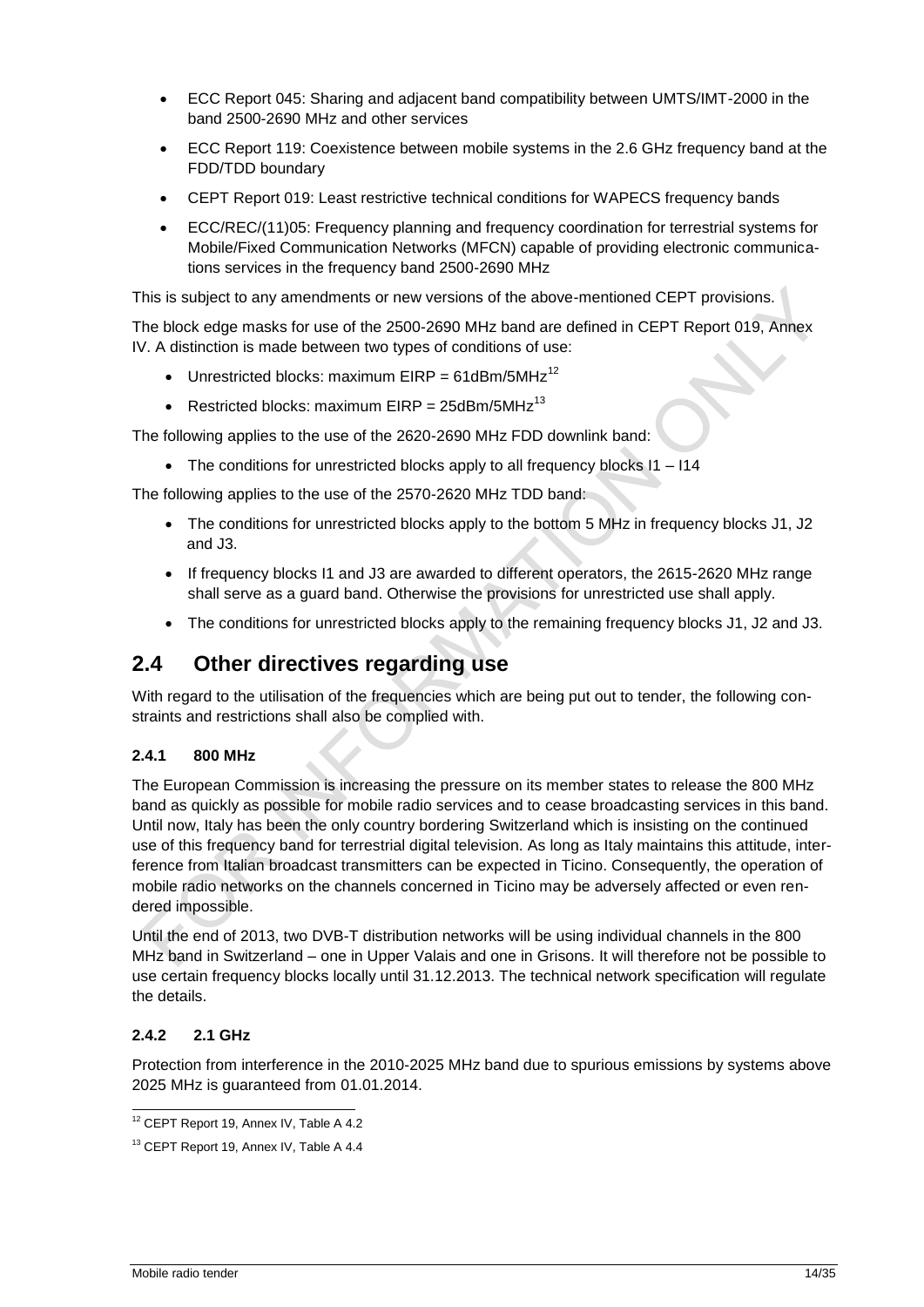There is potential for interference in the 1900-1930 MHz TDD and FDD ranges (at least in the medium term), due to unauthorised operation of DECT equipment which uses frequencies which are intended for the regions of Latin America, North America and China. The UMTS uplink band 1920 MHz – 1930 MHz is particularly affected. The sectors concerned are affected up to a distance of 1.5 km from the equipment which is causing the interference, depending on the topography and building density.

### **2.4.3 2.6 GHz**

Radar equipment for air traffic control is in operation In Switzerland, especially at Zurich and Geneva airports. It uses frequencies adjacent to the downlink frequency band (2690 MHz). These radar installations use pulsed signals and generate high field intensities which may locally interfere with mobile radio (which works in the upper segment of the frequency band).

### <span id="page-14-0"></span>**2.5 Frequency utilisation and coordination at the national border**

The detailed conditions for the utilisation of frequencies at the national border will be included in the technical network specification. These concern the conditions for use of the same channel by mobile radio on both sides of the national borders. They are intended to ensure that operators in all countries in the border regions can provide services up to the respective border. Conditions of use only give an overview of the currently applicable regulations.

### **2.5.1 800 MHz**

At the time of the invitation to tender, there are not yet any adopted recommendations regarding "cross border coordination" of IMT2000/UMTS throughout Europe which regulate the use of these frequencies up to the respective national borders. The technical parameters relating to use which are essential for the establishment of bilateral and multilateral agreements have only been partly developed to date.

The recently multilateral HCM Agreement ,signed in October 2010, defines the following threshold value:

The maximum interference field strength may amount to 26dBµV/m per 5 MHz bandwidth at a height of 10m above ground aggregated from all sectors of a base station/node-B measured at the border. This value may be adjusted at a later date.

### **2.5.2 900/1800 MHz**

GSM 900 MHz:

The maximum interference field strength for non-preferential frequencies may amount to 19dBµV/m per 200 kHz bandwidth at a height of 3m above ground at the border. The maximum interference field strength for preferential frequencies may amount to 19dBµV/m per 200 kHz bandwidth at a height of 3m above ground on a line 15 km behind the border in the neighbouring country.

### GSM 1800 MHz:

The maximum interference field strength for non-preferential frequencies may amount to 25dBµV/m per 200 kHz bandwidth at a height of 3m above ground at the border. The maximum interference field strength for preferential frequencies may amount to 25dBµV/m per 200 kHz bandwidth at a height of 3m above ground on a line 15 km behind the border in the neighbouring country.

#### UMTS 900/1800 MHz:

The maximum interference field strengths are extrapolated according to the signal bandwidth.

The operation of GSM has priority over new systems with broader bands (IMT-2000/UMTS, LTE, etc.)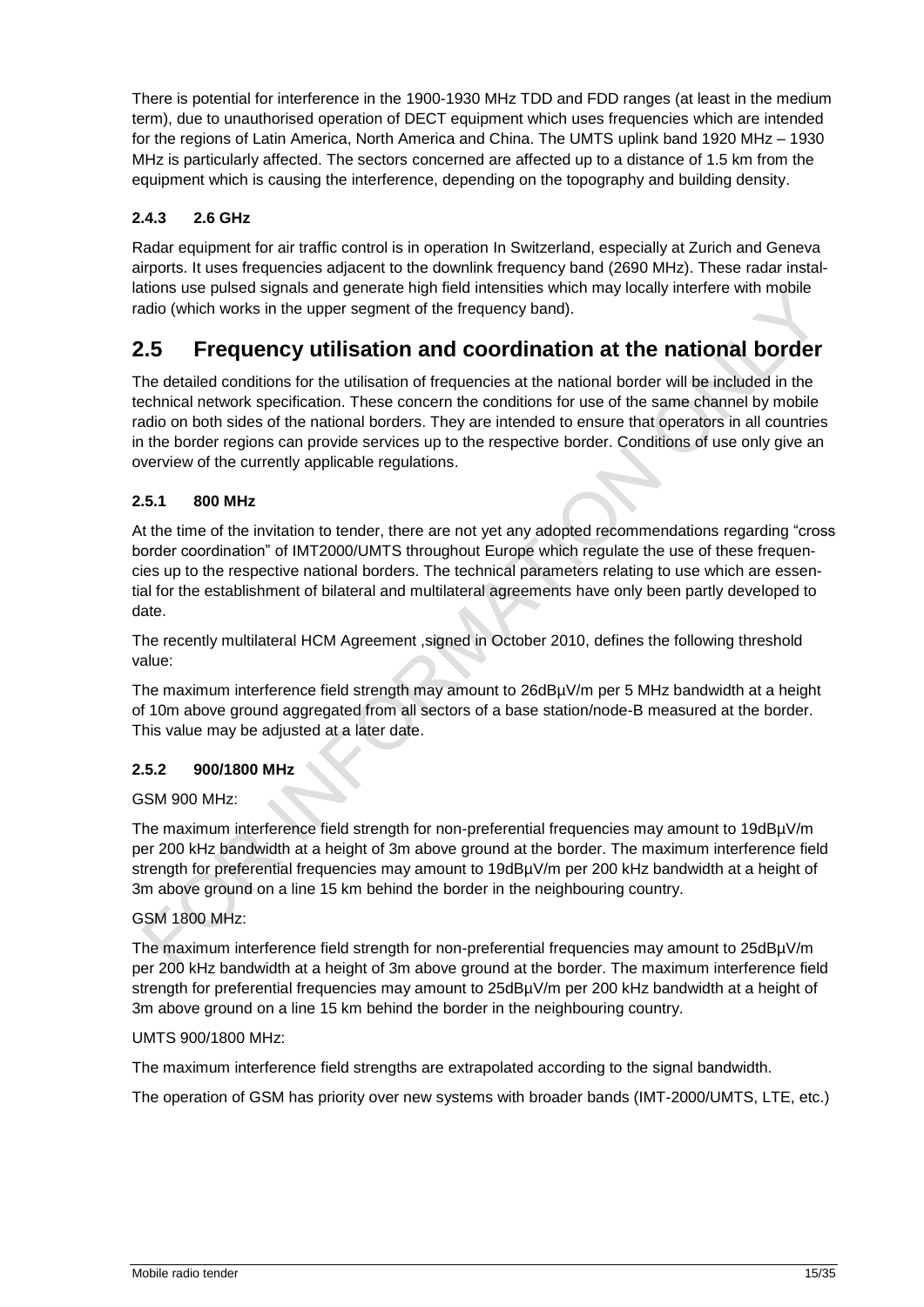A detailed description of the conditions of use and preferential frequencies will be included in the technical network specification. An overview of the distribution of the preferential frequencies is provided in Annex I.

The apportionment of preferential frequencies in the 1800 MHz frequency band with Italy is provisional. It is not possible to specify a point in time at which this utilisation can be definitively confirmed.

### **2.5.3 2.1 GHz**

#### IMT-2000/UMTS:

The maximum interference field strength when preference codes are used may amount to 37dBµV/m per 5 MHz (FDD and TDD) bandwidth at a height of 3m above ground aggregated from all sectors of a base station/node-B measured at a line 15 km behind the border in the neighbouring country. The border region with France is an exception.

At the border with France, the maximum interference field strength if preference codes are used may amount to 45/36dBµV/m per 5 MHz (FDD/TDD)bandwidth measured at a height of 3m aggregated from all sectors of a base station/node-B measured at the border.

### **2.5.4 2.6 GHz**

At the time of the invitation to tender, at the pan-European level only recommendations regarding "cross border coordination" of IMT-2000/UMTS have been adopted. These specify how these frequencies are to be used up to the respective national borders with IMT-2000/UMTS. As with the 800 MHz band, the technical utilisation parameters required for the adoption of bilateral and multilateral agreements are also limited to the development stage regarding the 2600 MHz band. The multilateral HCM Agreement, signed in October 2010 defines the following threshold value:

The maximum interference field strength may amount to 39dBµV/m per 5 MHz bandwidth at a height of 10 metres above ground aggregated from all sectors of a base station/node-B measured at the border.

This value may be adjusted at a later date.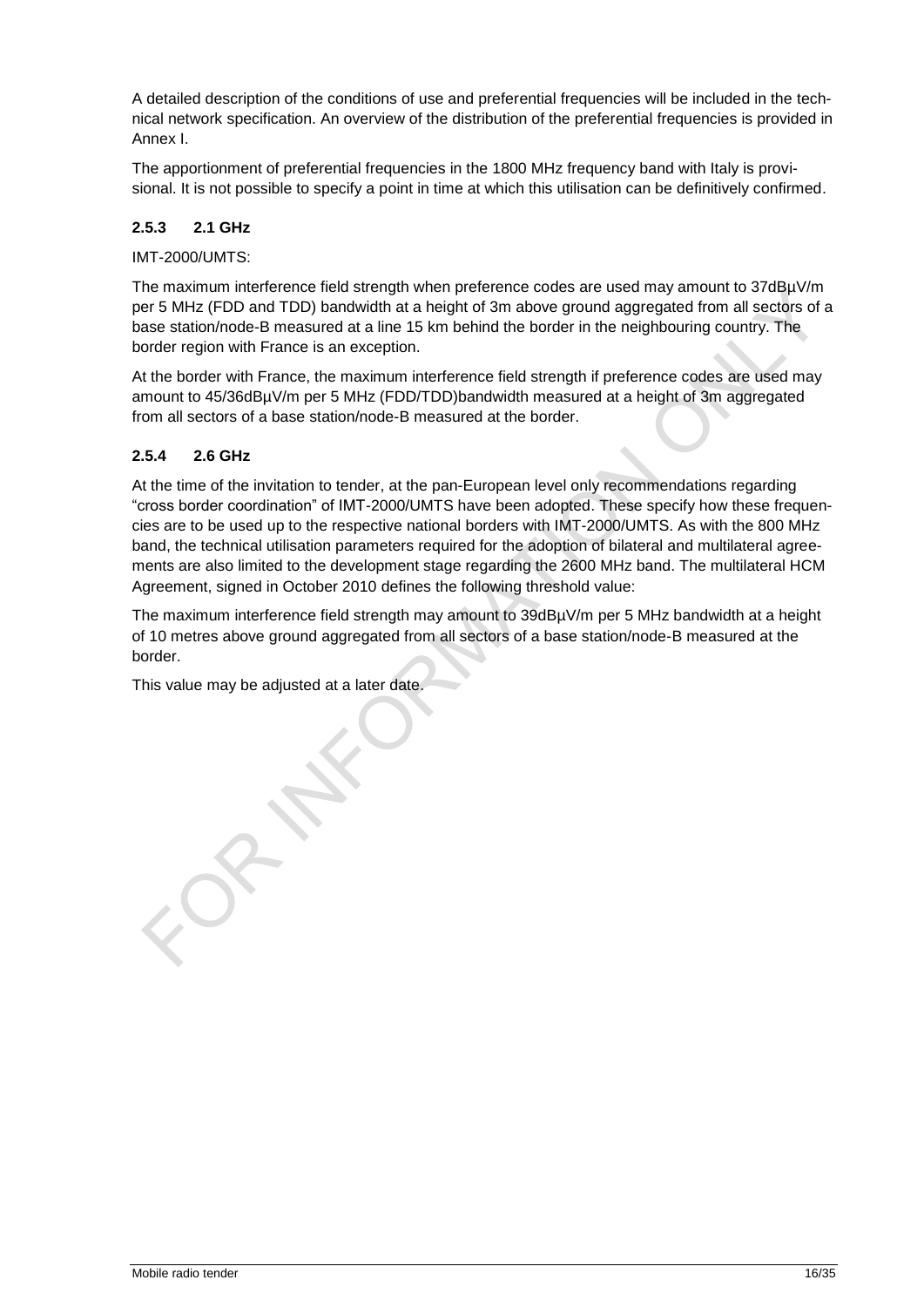# <span id="page-16-0"></span>**3 LICENCES**

### <span id="page-16-1"></span>**3.1 Description**

The object of the licence is the utilisation of the radio spectrum in accordance with section 2 for the provision of mobile telecommunications services in Switzerland.

### **3.1.1 Term of the licences**

The licenses will be awarded on conclusion of the auction. The utilisation rights to the respective frequencies shall commence at the earliest from the time of availability listed under section 2.1. The licences are valid until 31.12.2028.

### **3.1.2 Auction price**

The auction price for the acquired frequency packages must be settled as a single payment within 30 days of award of the licence. The payment must be made via a bank based in Switzerland and approved in accordance with the Federal Act on Banks and Savings Banks (CC 952.0).

Reimbursement of the auction price in the event of restriction, suspension, revocation or withdrawal of the licences and in the event of early abandonment of the licence is not possible (Art. 23 para. 2 OFMRL).

### **3.1.3 Calling-in of the bank guarantee**

If the auction price is not paid within the allowed period of 30 days, the licensing authority shall demand payment of the bank guarantee in the full amount without notice. Any difference between the amount paid by means of the bank guarantee and the auction price remains due.

### <span id="page-16-2"></span>**3.1.4 Utilisation obligations**

General obligation regarding utilisation: the licensee is obliged to use the allocated frequencies as set out in Article 1 TCA and to provide commercial telecommunications services over its own transmission and reception units. In addition, the following provisions apply:

- Licensees who have the right to use frequencies below 1 GHz are obliged to ensure coverage of 50% of the population of Switzerland with mobile radio services via their own infrastructure by 31 December 2018 at the latest (800 MHz) and 31 December 2020 (900 MHz);
- Licensees who have the right to use frequencies in the 1800 MHz and 2100 MHz FDD bands are obliged to ensure coverage of 25% of the population of Switzerland with mobile radio services via their own infrastructure by 31 December 2020 (1800 MHz) and by 31 December 2021 (2100 MHz FDD) respectively.

The rights of use granted with the licence may be withdrawn without compensation

- from the frequencies provided with a coverage obligation, if the required coverage is not provided within the period prescribed;
- from the other frequencies (2100 MHz TDD and 2600 MHz bands), if the general utilisation obligation is not fulfilled by 1 January 2019 at the latest.

In general, the utilisation and coverage obligations may be changed only if the licensee proves that it is not able to meet them for reasons beyond its control. The licensee must prove conclusively that it has made every reasonable attempt to meet its obligations.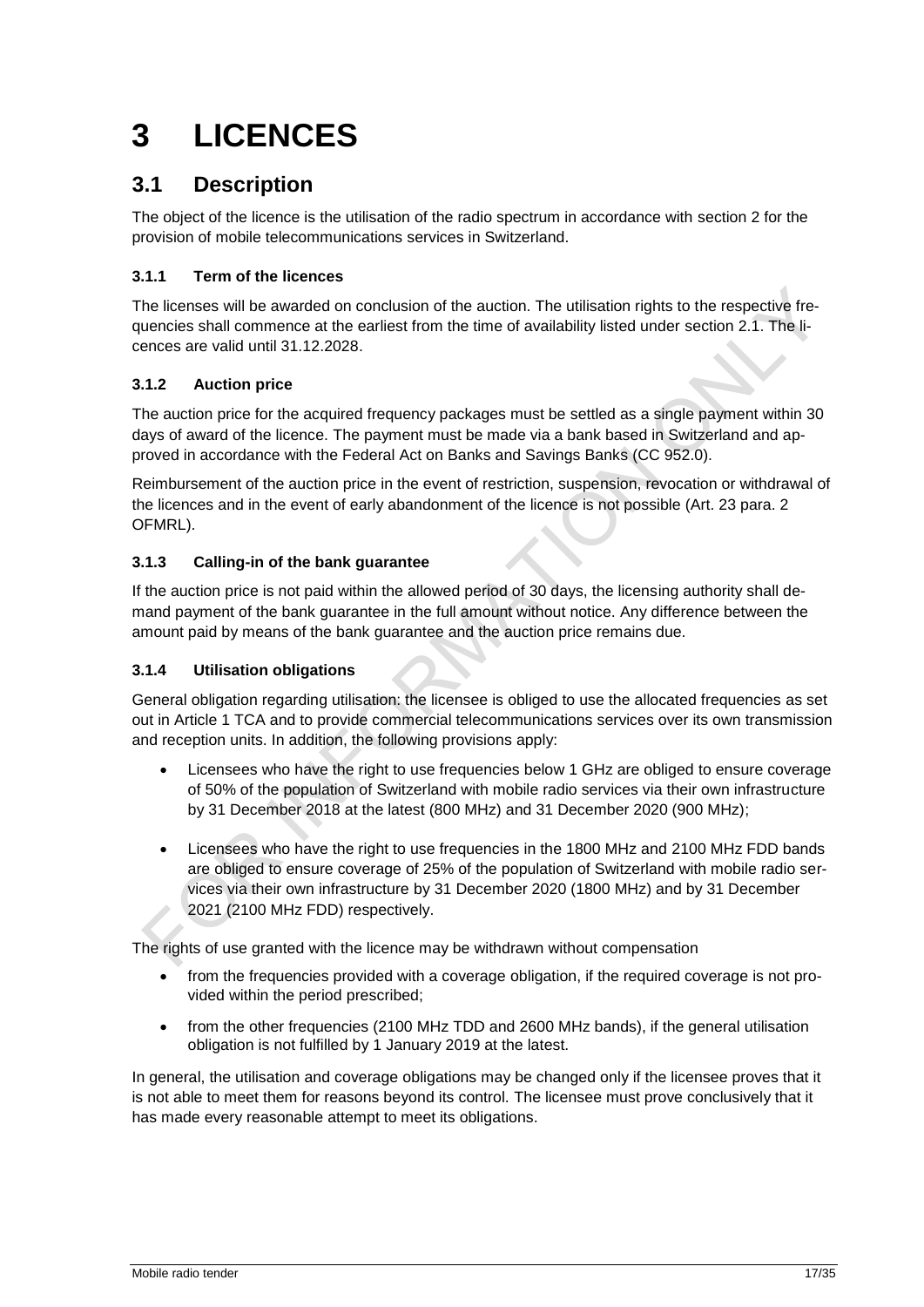#### **3.1.5 Transition period for any frequency re-farming**

Operators which, within the framework of the auction, acquire frequencies in the 900/1800 MHz band previously used by other operators shall, together with the operators previously using the frequencies concerned, within three months of award of the licence submit to OFCOM for the attention of ComCom a proposal for frequency re-farming work. This proposal must take into account the following:

- Operators which previously used frequencies in the 900/1800 MHz band but which do not acquire any rights to use spectrum within the framework of the auction, have no right to use the frequencies beyond 31.12.2013.
- The re-farming work may consist of one or more re-farming stages, but must aim at a conversion which is as rapid as possible.
- The newly acquired spectrum rights must be available to operators nationwide and without restrictions by 01.01.2015 at the latest. The regions of Basel and Geneva are excluded. For these regions a deadline of 01.01.2016 applies.

OFCOM shall review the joint proposal and make an application to ComCom. If ComCom suggests changes to the procedure, it will consult the parties beforehand.

If the operators fail to agree on a joint proposal they shall submit their own re-farming proposal to OF-COM within the period specified. OFCOM shall review the submitted proposals, consult the operators involved in the re-farming and make an application to ComCom. The re-farming plan approved by ComCom is binding on the operators. OFCOM shall control its implementation and propose measures to ComCom if necessary.

For the re-farming work which is necessary in connection with new allocation of spectrum rights in the 2.1 GHz band, an analogous procedure shall apply subject to the following caveat: The proposal for the re-farming work must be submitted to OFCOM by 31.12.2013. The re-farming work is to be carried out so that the exercise of the newly acquired spectrum rights is guaranteed in full by 01/01/2017.

### **The regions of Basel and Geneva**

The Basel region is defined according to the following map (blue and red line).

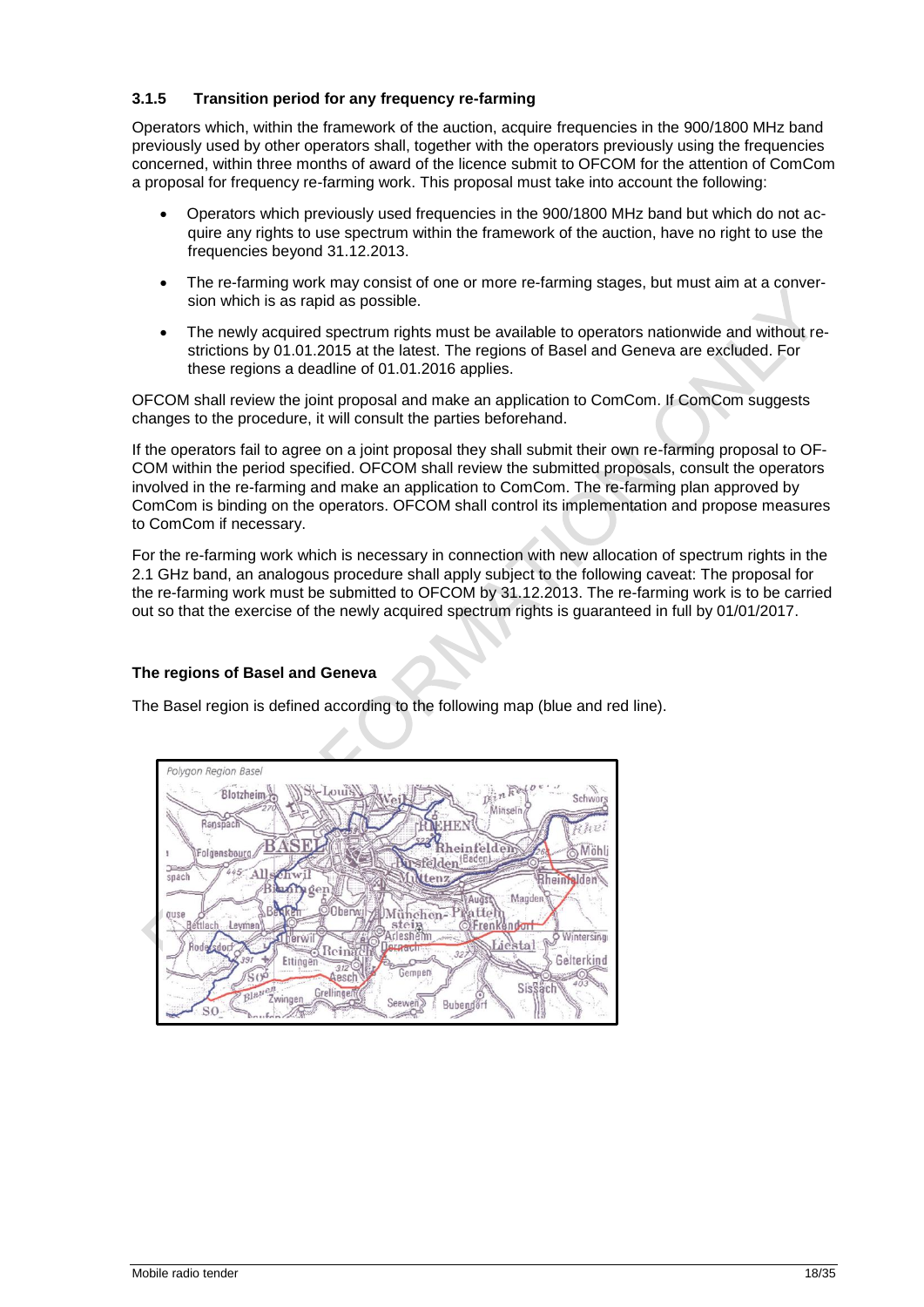The Geneva region is defined according to the following map (blue and red line).



During the above-mentioned transition phase, the affected operators at the above boundaries of the regions of Basel and Geneva may mutually agree on preferential use, maximum interference field strength and interference distance, in so far as these arrangements do not affect the arrangements regarding national frontiers. In the absence of agreement or in the event of interference, the nonpreferential case as follows enters into force at the boundaries of the zones:

#### *900 MHz band*

The field strength of any carrier generated by a base station at a height of 3 metres above ground at the zone boundary shall not exceed a value of  $19 dB<sub>\mu</sub>V/m$  per 200 kHz.

#### *1800 MHz Band*

The field strength of any carrier generated by a base station at a height of 3 metres above ground at the zone boundary shall not exceed a value of  $25$  dB $\mu$ V / m per 200 kHz.

### **Reporting obligation concerning frequency re-farming**

To enable tracking of the progress of the re-farming work, operators are obliged to communicate to OFCOM periodically every three months, commencing 31 March 2014, the status of the re-farming work. The obligation to provide information ends as soon as OFCOM receives proof that all necessary re-farming work has been concluded.

### **3.1.6 Spatial planning, protection of nature and the countryside; joint-use of equipment**

In the case of installations outside building zones, Art. 24 Spatial Planning Act and the relevant case law shall be taken into consideration.

The licensee shall make all reasonable efforts during the construction and operation of the transmitter sites to enable the shared use of these sites for other location-based purposes outside the building zone. If it depends on a site outside the construction zone, it is additionally obliged to use existing sites belonging to other licensees or other existing buildings or facilities, provided they have sufficient capacity.

The licensee shall inform the Cantons in advance of their network planning. When it does so, it shall provide information on the proposed new sites and any sites already approved, under construction or in service. In the case of structures outside the building zone, the licensee shall provide the informa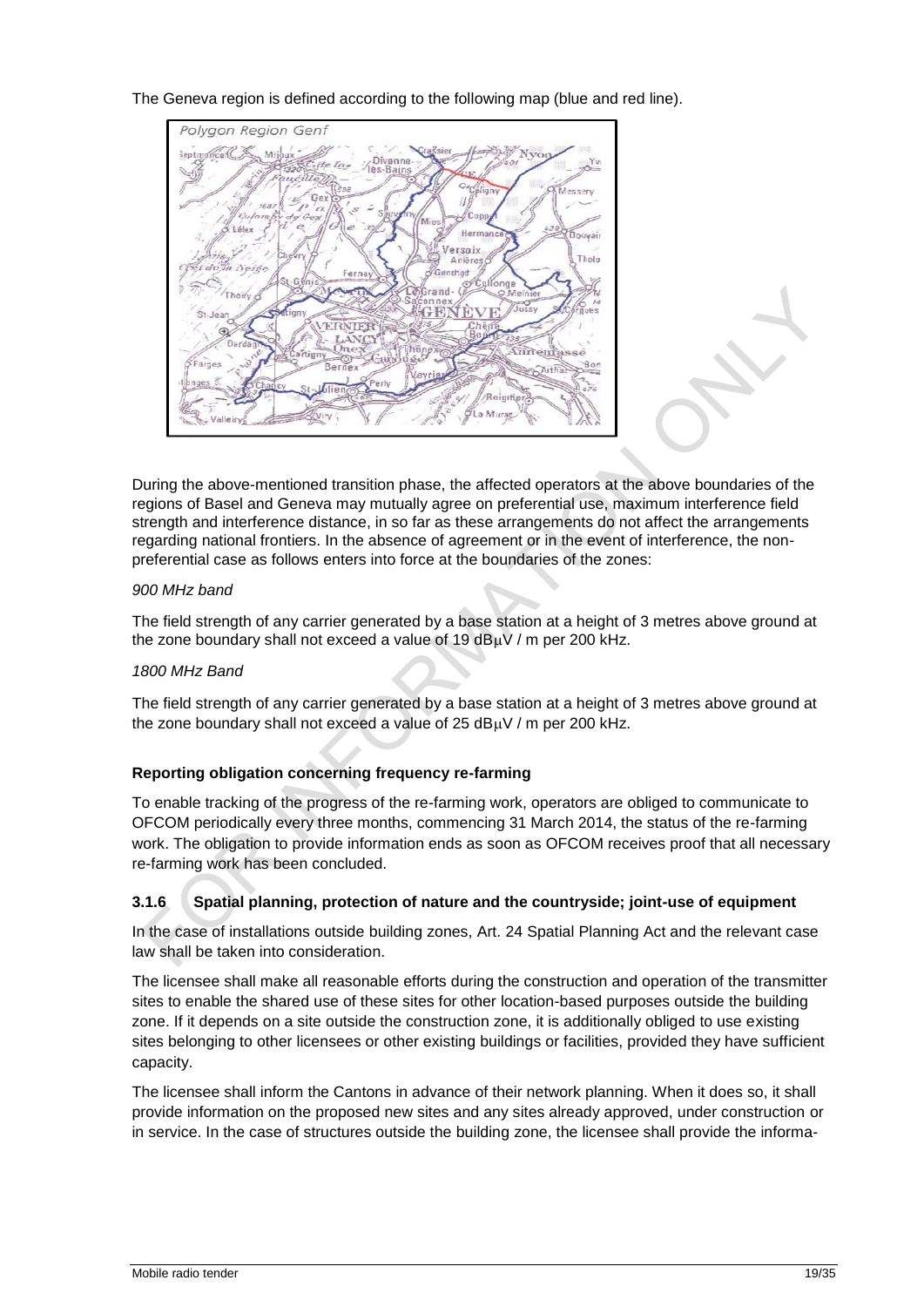tion necessary to assess the location constraints according to Art. 24 of the Spatial Planning Act. OF-COM reserves the right to publish a list of sites in operation.

The licensee is obliged to cooperate when developing coordination processes in order to minimise the impact on the area and landscape and at the same time to comply with the Ordinance on Protection from Non-Ionising Radiation (OPNIR)<sup>14</sup> and to comply with the developed processes. The site data for the assessment of joint-use must be disclosed.

Art. 36 TCA is reserved.

### **3.1.7 Immission protection**

The licensee shall ensure that the transmission infrastructures comply with the OPNIR's immission and equipment limits with regard to design, construction and operation. The licence contains provisions regarding implementation of the rules on protection from non-ionising radiation with regard to the design, construction and operation of transmission infrastructures. These provisions relate to the choice of antenna sites, site coordination, quality assurance to comply with the OPNIR limit values and issues relating to the application of the OPNIR.

### **3.1.8 Transfer of the licence**

In accordance with Art. 24d para. 1 TCA, the licence may be transferred in part or in whole to a third party only with the consent of the licensing authority. The consent provision also applies to the economic transfer of the licence (Art. 24d TCA).

### <span id="page-19-0"></span>**3.2 Licence and administration fees**

### **3.2.1 Licence fees for radio communication licenses**

The licence fees for utilisation of the allocated radio spectrum are included in the auction price. Therefore, no further licence fees will be charged throughout the term of the licence.

### **3.2.2 Administrative fees for the award of licences**

The administration fees for the invitation to tender and award of licences are included in the auction price in accordance with Art. 39 para. 4 TCA.

### **3.2.3 Administrative fees for the administration and technical supervision of the frequency spectrum**

According to Art. 40 TCA and in conjunction with Art. 9 of the DETEC Ordinance concerning Administrative Fees in the Telecommunications Sector<sup>15</sup>, the licensee is obliged to pay annual administration fees for the administration and technical supervision of the frequency spectrum. The fee is determined on the basis of the technical network specification (Annex III of the licence).

### <span id="page-19-1"></span>**3.3 Amendments to the existing legal basis**

In the case of the present licences to be awarded, in particular the Telecommunications Act (TCA), the Federal Radio and Television Act (RTVA) and the relevant implementation rules apply. The conditions of the present licences to be awarded are subject to any changes in the legal basis applicable to it (cf. 1.1 of the specimen licence). In particular, the administration fees according to Section 3.2.3 shall be fixed in accordance with the applicable legal basis and may be subject to change during the course of the term of the licence (in terms of the basis for calculation and the amount). Reservations also remain

<sup>1</sup> <sup>14</sup> Ordinance of 23 December 1999 concerning Protection from Non-Ionising Radiation (OPNIR; CC 814.710)

<sup>&</sup>lt;sup>15</sup> DETEC Ordinance of 7 December 2007 concerning Administrative Fees in the Telecommunications Sector (DETEC Telecommunications Fees Ordinance, CC 784.106.12)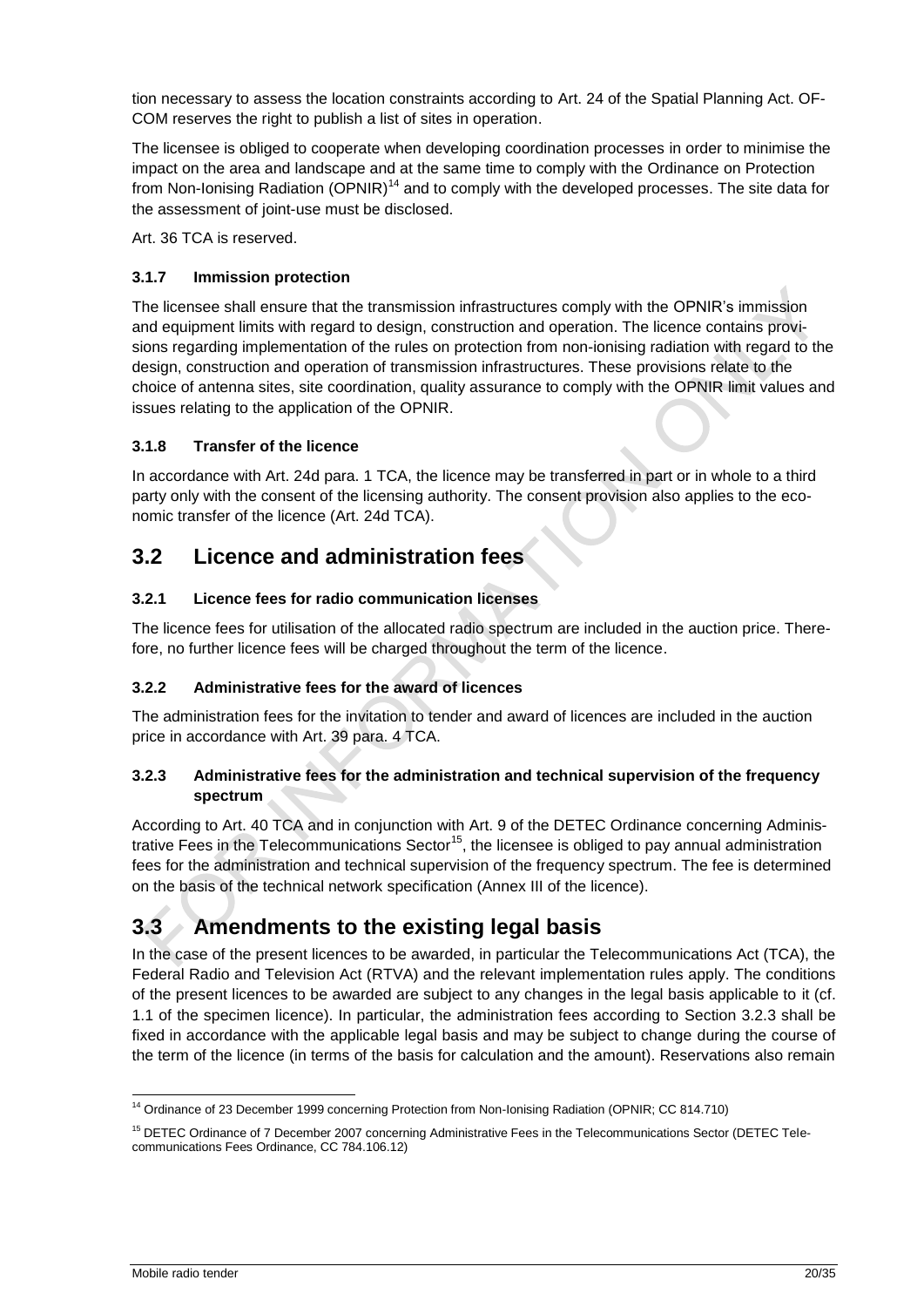particularly with regard to future regulations on network access for third parties. For any legal issues and interpretations, the respective applicable revisions of the law and regulations shall prevail in each case.

### <span id="page-20-0"></span>**3.4 Specimen licence**

For information, a specimen licence is appended to this document (Annex VI). The definitive wording of the licences to be awarded on conclusion of this tender process may deviate from this.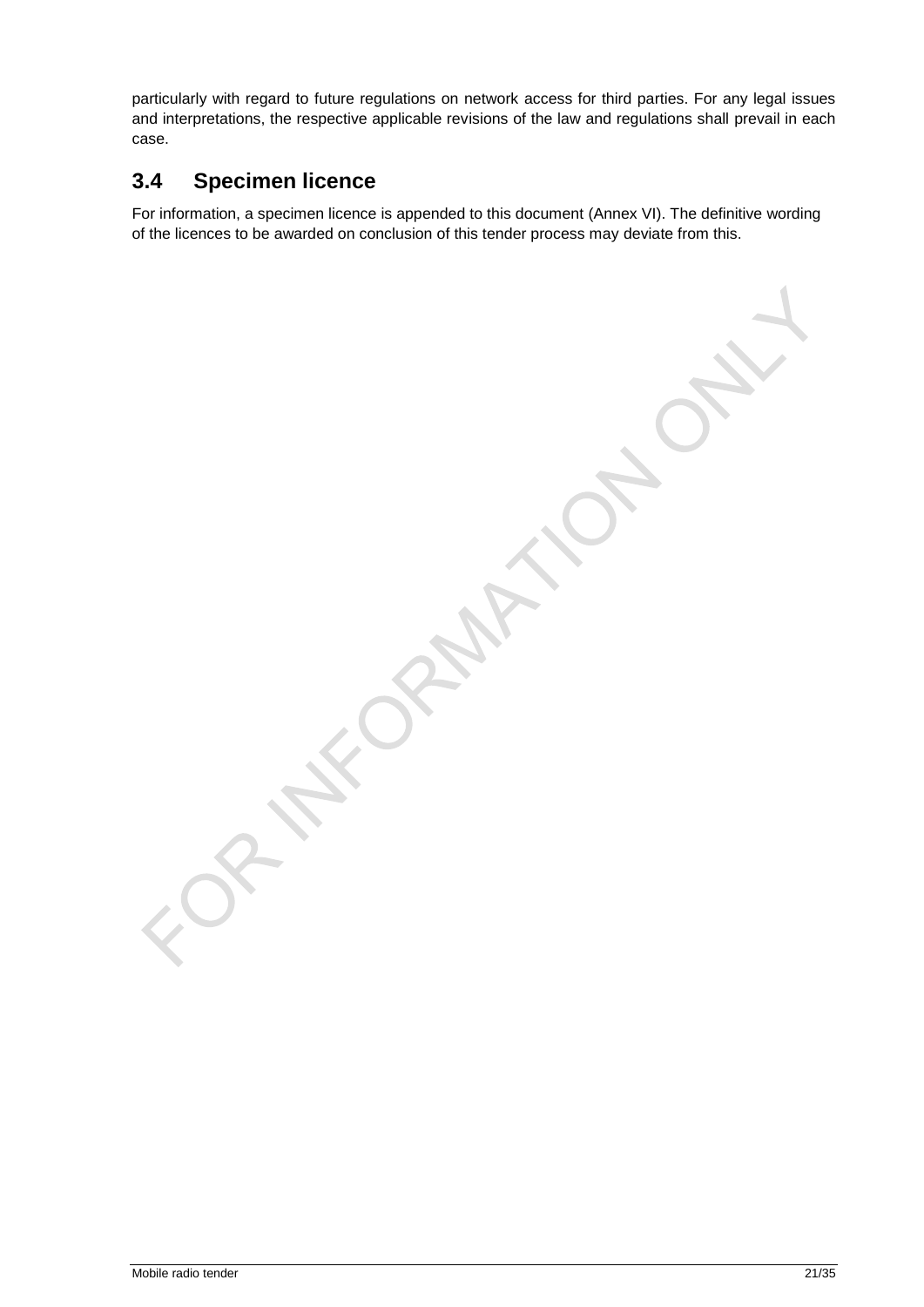## <span id="page-21-0"></span>**4 TERMS AND CONDITIONS FOR PARTICI-PATION IN THE TENDER PROCEDURE**

### <span id="page-21-1"></span>**4.1 Opening of the procedure, submission of candidatures and deadlines**

The public invitation to tender was published in the Federal Gazette (Bundesblatt – BBl) dated 30 November 2010. In the Federal Gazette dated 8 February 2011, ComCom announced that the deadline for submission of candidature documents would be extended and the amended timetable for the holding of the auction would be announced at a later date. With the publication in the Federal Gazette of 19 July 2011, ComCom announced that it has now set the deadline for submission of candidature documents for 30 September 2011.

The candidature documents must be delivered in person or by courier **subject to prior notification**, by

### **30 September 2011, 17.00 at the latest to**

#### **Federal Office of Communications**

#### **Telecom Services Division, Mobile radio frequencies tender**

**Zukunftstrasse 44**

**CH – 2501 Biel.**

For this purpose, Mr Urs von Arx, head of section "mobile and satellite services" for the invitation to tender, must be contacted in advance by telephone: +41 32 327 5856 .

The information on the frequency requirement and the bank guarantee (Section [4.4.2\)](#page-22-3) must be delivered separately in a sealed envelope with the name of the candidate.

OFCOM will issue confirmation of receipt to the candidate.

### <span id="page-21-2"></span>**4.2 Amendment, suspension and cancellation of the tender procedure**

If conditions change substantially between publication of the invitation to tender in the Federal Gazette and the award of licence, the licensing authority may, taking into account the conditions cited in the tender documents, amend the minimum bids, or amend, suspend or cancel the procedure (Art. 24 OFMRL). There is no entitlement to compensation.

### <span id="page-21-3"></span>**4.3 Admission to the procedure**

### **4.3.1 General conditions**

In order to be able to participate in the auction, all candidates must demonstrate in advance that they meet the legal conditions for granting the licence (Art. 23 TCA) and the specific obligations cited in these tender documents. To this end, candidates shall submit a candidature dossier in accordance with the conditions listed in Section 5.

Any company may put itself forward as a candidate for the frequencies being put out to tender either on its own or as part of a consortium.

The restrictions relating to the effect on competition (cf. Section 5.4.3) shall apply.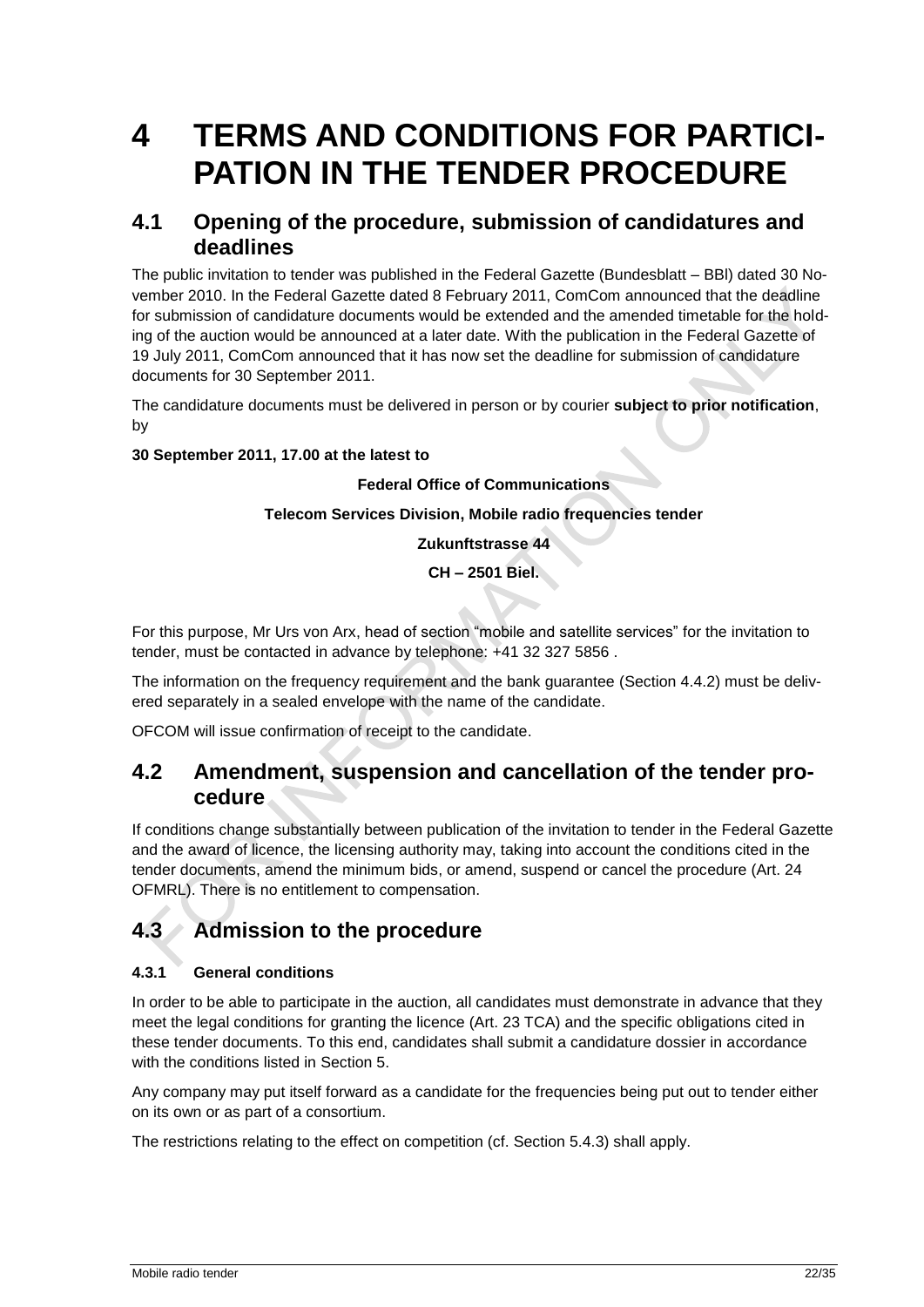### <span id="page-22-0"></span>**4.4 Submissions**

### **4.4.1 Form and content of submissions**

Candidates shall render a single submission*.* In terms of structure and content, the submission shall be formulated in accordance with the information required in Chapter 5 and in accordance with the classification scheme in that chapter (title and numbering).

The submission consists of the candidature and its annexes (candidature documents). The candidature documents must be submitted in an official language of Switzerland or in English to the address given in Section [4.1,](#page-21-1) with an accompanying letter. With the exception of the frequency allocation application, the bank guarantee (cf. Section 4.4.2 below) and the accompanying letter, all documents must be submitted in six copies. The candidature may not exceed 50 A4 pages (excluding annexes). The accompanying letter, the candidature and the "frequency allocation application" annex must bear the signature(s) of the person(s) authorized by the candidate.

By their signature, the candidates confirm that they are in agreement with all the conditions contained in the tender documents.

An electronic version (pdf format) of the candidature documents must also be delivered to OFCOM.

The submitted candidature is a binding commitment with the licensing authority and cannot be withdrawn.

### <span id="page-22-3"></span>**4.4.2 Bank guarantee and frequency requirement**

The frequency allocation application and the bank guarantee (cf. Section [5.2](#page-24-2) and [5.3\)](#page-25-0) are to be placed in a sealed envelope. Each bidder may submit only one envelope containing a single frequency allocation application and a bank guarantee to OFCOM.

### **4.4.3 Trade secrets**

The candidate must also submit an additional version of its candidature in duplicate, in which it has covered or deleted any elements relating to trade secrets. It must, however, also provide a brief summary of the essential elements of the covered or deleted information.

### **4.4.4 Incomplete submissions, additional clarifications**

If the submission is incomplete or provides inadequate information, or if additional clarifications are required in the course of evaluation, OFCOM will fix a period of seven days for the required information to be submitted. The information and documents submitted must also meet the above requirements relating to structure, language and number of copies to be submitted.

If the deadline expires without the additional information or clarifications being submitted, the submission will not be considered.

### <span id="page-22-1"></span>**4.5 Costs**

All the expenses incurred by the candidate in connection with the candidature (the costs of preparing and submitting the candidature documents, of any additional clarifications and of further preparation relating to the auction) within the framework of the invitation to tender are to be borne in full by the candidate. Reimbursement on the part of the licensing authority is excluded.

### <span id="page-22-2"></span>**4.6 OFCOM briefing event**

In order to explain the design and format of the auction and to clarify any questions regarding the auction procedure, OFCOM held a briefing event for interested parties on 8 December 2010. On 28 February 2011 ComCom held a consultation for interested parties.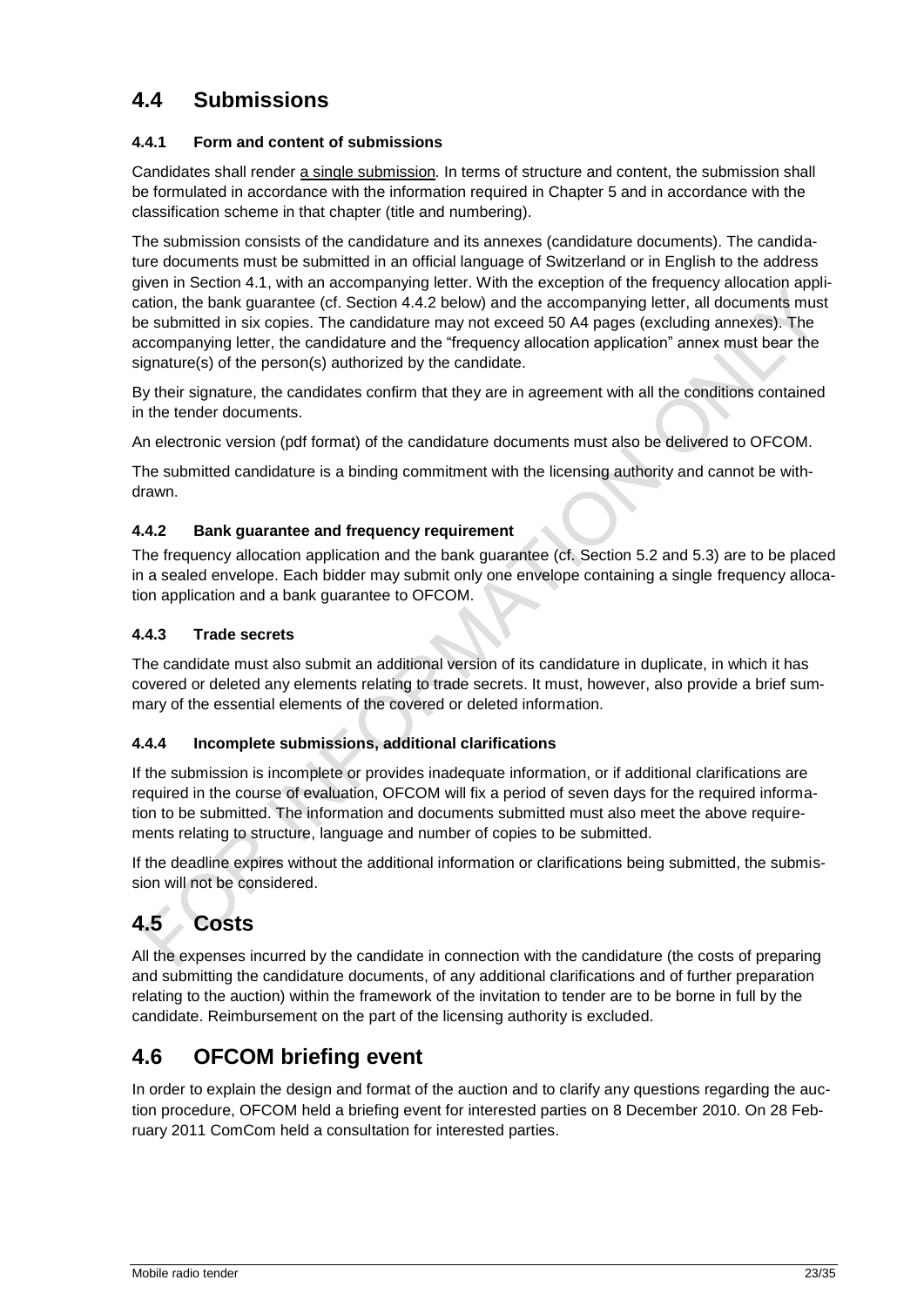### <span id="page-23-0"></span>**4.7 Questions/answers**

The parties making submissions had until 7 January 2011 to address their questions concerning the procedure, the auction rules and the structure and content of the candidature documents in writing **and** electronically (on CD, DVD, in Microsoft Word or RTF format) to the address above (Section 4.1) (the date of the postmark is decisive).

OFCOM will generate a list of questions received and corresponding answers and will distribute them at the same time as publication of the amended tender documents by post to all parties who have registered with OFCOM. The list of questions and answers will also be published in anonymised form on the OFCOM website at [www.bakom.ch.](file:///C:/Users/U80758365/AppData/Local/Microsoft/AppData/Local/Microsoft/AppData/Local/Microsoft/AppData/Local/Microsoft/documents%20and%20settings/u80714043/local%20settings/temp/ostemp/00073f13/cache/04/13/01/www.bakom.ch)

Additional questions concerning the amendment to the tender documents may be submitted to OF-COM in writing **and** electronically (on CD, DVD, in Microsoft Word or RTF format) until 10 August 2011. An answer from OFCOM will be forthcoming by 24 August 2011.

The anonymity of those posing the questions is guaranteed.

### <span id="page-23-1"></span>**4.8 Decision on admission to the auction procedure**

After evaluating the submissions, the licensing authority will inform the candidates by written decision as to whether they are eligible to participate in the auction.

The decisions on admission or non-admission to the auction procedure will be drawn up in one of the official languages of Switzerland.

With the authorisation to take part in the auction, the candidate becomes a bidder.

### <span id="page-23-2"></span>**4.9 Administration fees**

Administration fees are levied for the decision on admission in accordance with Art. 2 of the DETEC Ordinance concerning Administrative Fees in the Telecommunications Sector. These are calculated on the basis of the time expended. The hourly rate is CHF 210.

### <span id="page-23-3"></span>**4.10 Publication**

ComCom and OFCOM reserve the right to publish the names and addresses of candidates, the definitive data for the award of the licences and the result of the auction.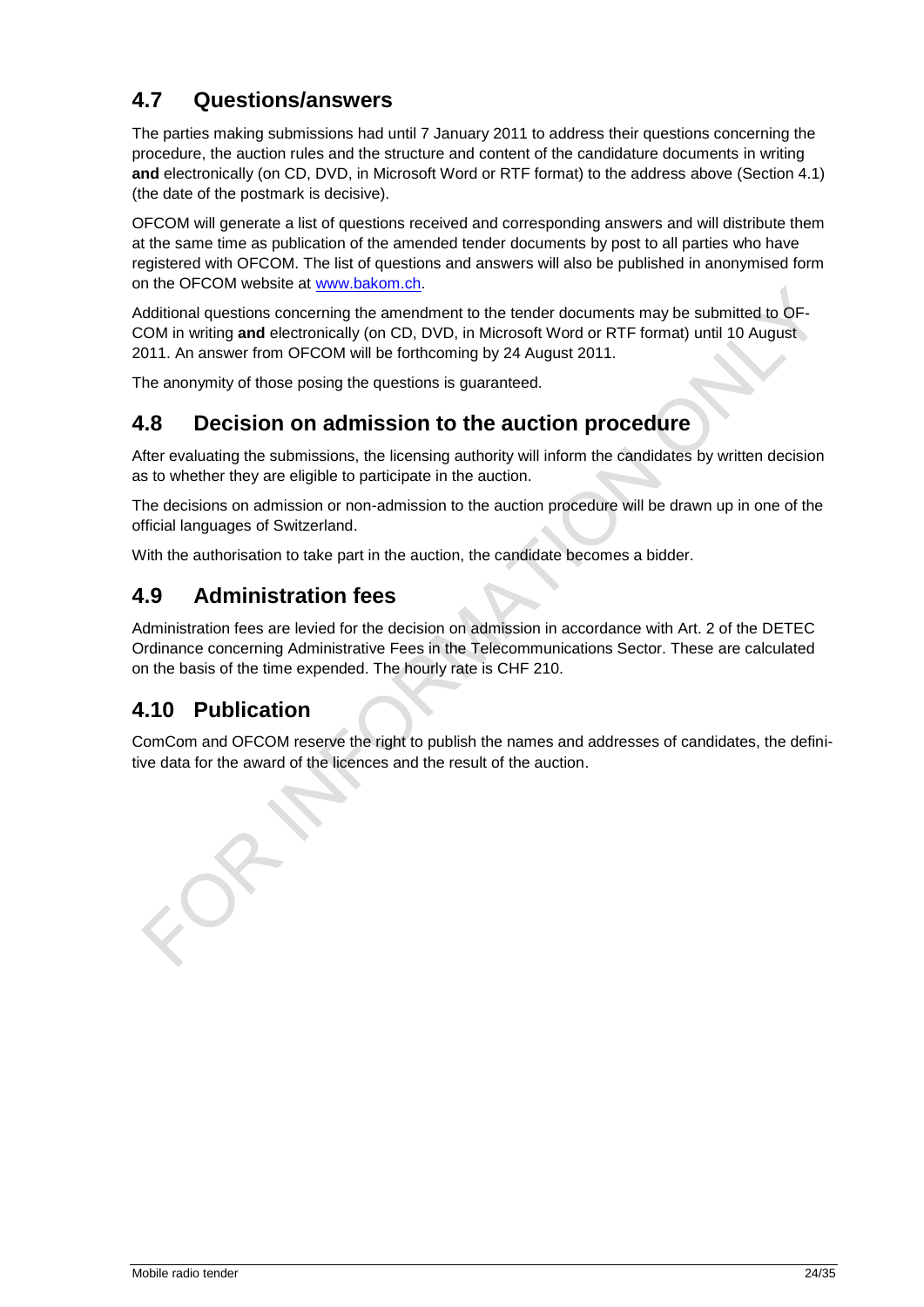# <span id="page-24-0"></span>**5 CANDIDATURE DOCUMENTS**

The candidature documents must include the following information and be formulated in accordance with the following classification scheme (title and numbering).

### <span id="page-24-1"></span>**5.1 Information on the party making the submission**

### **5.1.1 General information**

The candidate shall provide in the candidature its name and address and submit a copy of its statutes. It shall also provide details (name and percentage) of the proportional ownership of its company.

It shall attach an organisation chart of the company plus the names and addresses of the responsible contact persons (for administrative or technical questions). Foreign candidates must also provide a correspondence address in Switzerland to which all correspondence, particularly communications, summonses and decisions relating to the licensing procedure, may be addressed with legal force.

The following are also to be attached: a certified extract from the commercial register (or an equivalent document, in a form recognised in Switzerland, of the country in which the company is based) plus any company reports for the last three years.

### **5.1.2 Activity in the telecommunications market**

The candidate must indicate whether it is registered in Switzerland as a telecommunications service provider<sup>16</sup>, is active abroad in the telecommunications sector or is associated with or linked in any way with a telecommunications service provider. Links with companies which are in turn associated with other telecommunications service providers must also be disclosed.

### **5.1.3 Power of attorney**

The candidate must indicate at least one representative with power of attorney or an authorised signatory. The power of attorney and the authority to sign shall be recorded in a notarial deed or a certified extract from the commercial register.

### <span id="page-24-2"></span>**5.2 Assessment of the development of the market and of technology and of the frequency requirement**

The candidate shall present its assessment and planning relating to the future development and introduction of new mobile radio technologies and services. In addition, it shall indicate its assessment of the overall future development of the Swiss mobile market.

In this context, the candidate shall specify its frequency requirement in the application form provided (cf. Annex IV). Each candidate must submit the completed frequency allocation application in order to be able to take part in the auction (cf. Section [4.4.2\)](#page-22-3).

The frequency allocation application lists all categories of frequency blocks, the number of blocks in a category and the corresponding minimum bids as well as the eligibility points for each frequency block.

The candidate must specify in this application the number of frequency blocks per category which it is prepared to purchase for the respective minimum bids. In so doing, it must comply with the spectrum caps as mentioned in Section [2.2.3.](#page-9-2)

The completed form constitutes a binding bid. The candidate undertakes to purchase, unconditionally and irrevocably, the specified blocks at the minimum prices, if the first phase of the auction were not to take place (cf. Section [6.1.2](#page-28-2) and auction rules).

<sup>-</sup><sup>16</sup> Telecommunications service providers must register with the Federal Office of Communications, which is responsible for supervision of telecommunications service providers (art. 4 para. 1 TCA)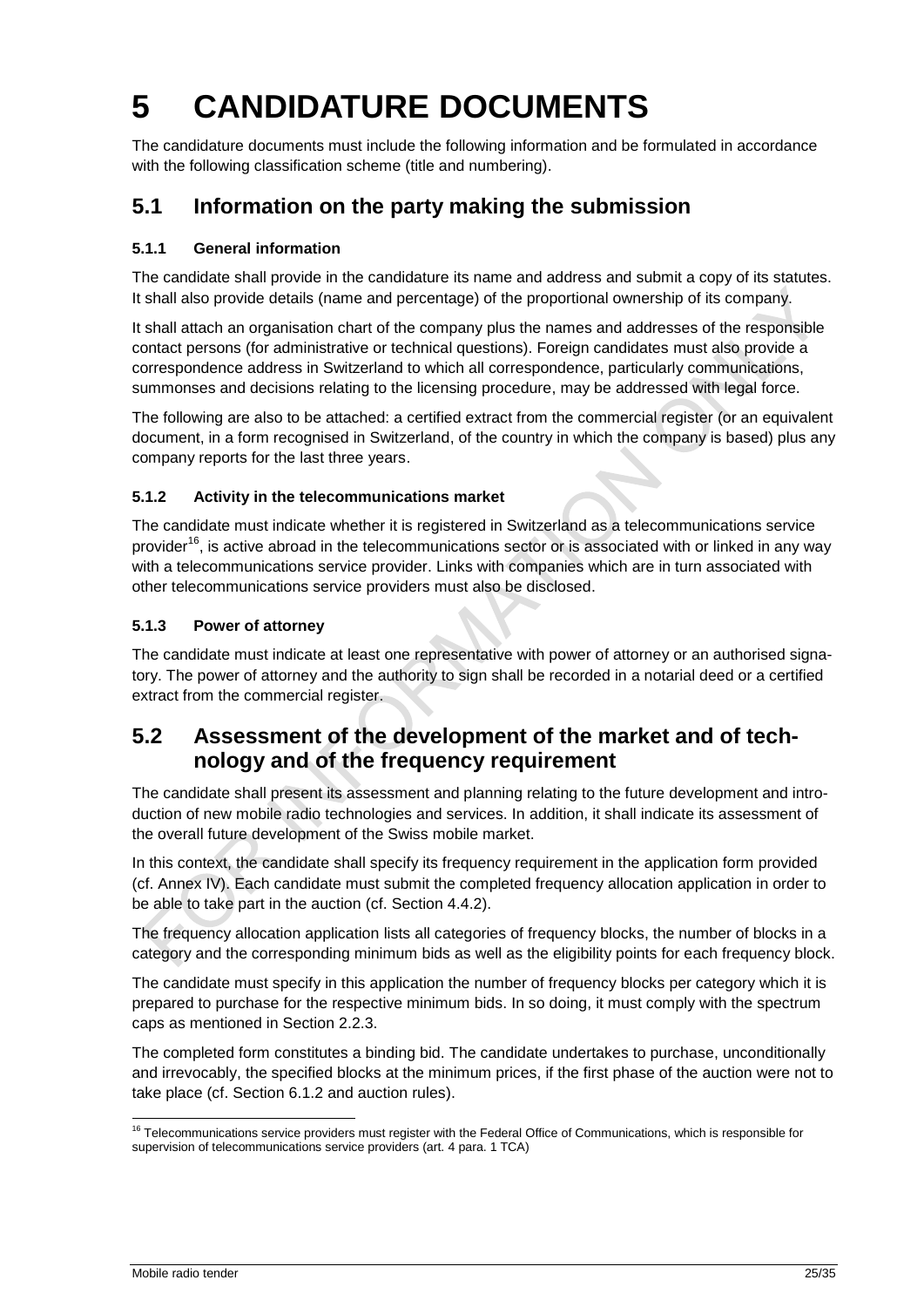However, if the first stage of the auction does take place, the number of bidding rights which are available to the candidate in the first bidding round will be derived from the blocks applied for in the form (cf. Section 6.2 and auction rules).

The information must be provided in accordance with the form described in Annex IV.

### <span id="page-25-0"></span>**5.3 Bank guarantee**

Candidates must submit a bank guarantee which is valid until 31 August 2012 (cf. Section 4.4.2). The licensing authority may request an extension of the bank guarantee. The amount guaranteed by the bank corresponds to at least 50% of the value of the frequencies applied for (cf. Section 5.2) relating to the minimum bid.

The licensing authority may then require increases in the bank guarantee during the auction. The amount and the deadline for submission of the additional guarantees will be communicated in good time. The bidding process will be suspended until the expiry of this period.

A candidate which cannot provide the required bank guarantees will be excluded from the procedure.

The format of the bank guarantee is governed by the provisions in Annex V.

### <span id="page-25-1"></span>**5.4 Licensing conditions**

#### **5.4.1 Technical capabilities and technical planning (Art. 23 para. 1 letter a TCA; Art. 16 para. 2 OFMRL)**

The candidate shall indicate the extent to which it, its partners or its agents possess the necessary technical capabilities. It shall designate a responsible technical person.

### **5.4.2 Compliance with applicable law**

A candidate must guarantee that it complies with the applicable law, specifically the TCA, the corresponding implementing regulations and the licensing requirements. In this regard, it must:

- 1. state the organisational measures by means of which it will ensure compliance with the provisions relating to privacy and data protection in accordance with Art. 46 TCA as well as telecommunications law, specifically with regard to telecommunications secrecy in accordance with Art. 43 TCA.
- 2. specify whether it , related companies or persons involved in its company have been or are affected by one of the following measures within the five years preceding the submission of the bid, at home or abroad:
	- revocation of licences or authorisations in the telecommunications sector awarded by the state,

imposition of restrictions due to disregard of obligations under licences awarded by the state or authorisations in the telecommunications sector.

prosecution for a breach of the applicable national or international telecommunications law, the rules on cartels and other restraints on competition, the rules on unfair competition, employment law or for a breach of data protection provisions.

a pending procedure relating to any of the above-mentioned cases.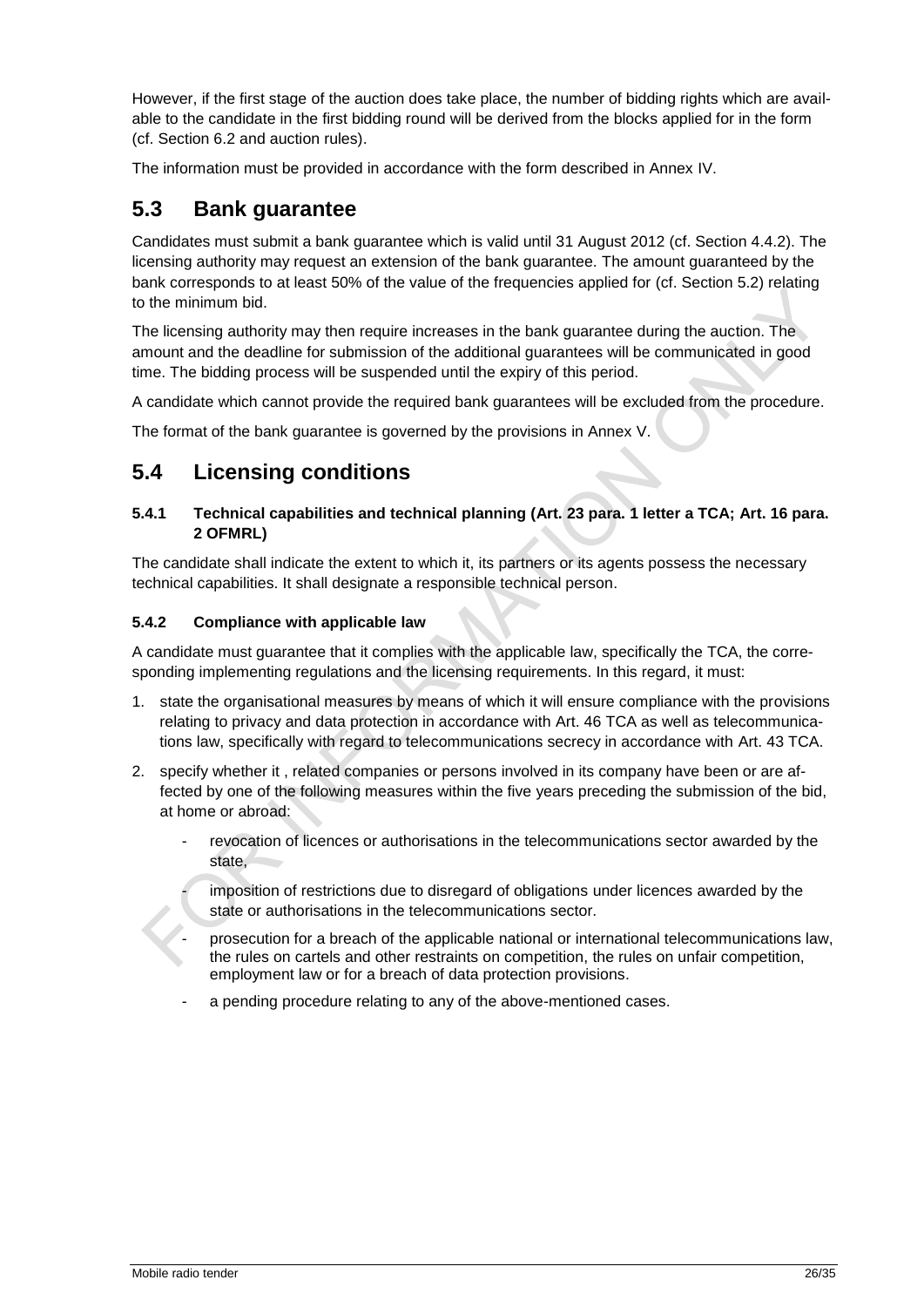#### **5.4.3 Effects on competition**

The award of a radio communication licence must not significantly impede effective competition, except where reasons of economic efficiency justify an exception (Art. 23 para. 4 TCA).

Only those candidates who have sufficient economic independence from other candidates may participate in the auction. One or more undertakings under unified economic management cannot submit multiple independent candidatures.

The candidate shall indicate

- other companies active in the telecommunications sector with which it constitutes an economic or legal entity;
- other companies in the telecommunications sector which it is obliged to assist owing to actual circumstances.

The candidate shall name

- the shareholders or members whose share of the company capital is more than ten percent;
- the groups of shareholders or members who, for various especially legal reasons may jointly exercise significant influence on the decisions of the candidate (e.g. a shareholder pact).

The applicant shall disclose

- other telecommunications companies in which it has a financial interest;
- other companies with which it cooperates within the framework of technology partnerships, purchasing or marketing partnerships or other types of cooperation.

Sufficient economic independence between the candidates must be ensured throughout the award process. A merger of two or more candidates, and any process such as the acquisition of shares or the conclusion of a contract, which, directly or indirectly, gives a candidate control over a candidate previously independent of it or over parts of such, must be reported to the licensing authority and may lead to the disqualification of one or all participating candidates from the award procedure or to special licence conditions.

In the event of doubt about the possible impact of the award of a licence on competition, the licensing authority shall consult the Competition Commission. If the participation of a candidate might adversely affect effective competition, it may be excluded from participation.

### <span id="page-26-0"></span>**5.5 Provisions of building, planning and environmental law**

#### **5.5.1 Spatial planning and protection of the environment**

The party making a submission must list the measures it wishes to take to ensure compliance with the requirements of spatial planning<sup>17</sup> and the protection of the environment<sup>18</sup>, the landscape and nature<sup>19</sup>.

<sup>1</sup>  $17$  Guidelines on the problem of mobile radio installations and spatial planning, Federal Office for Spatial Development, December 2004

[<sup>\(</sup>http://www.are.admin.ch/dokumentation/publikationen/00056/index.html?lang=de&download=NHzLpZeg7t,lnp6I0NTU042l2Z6l](http://www.are.admin.ch/dokumentation/publikationen/00056/index.html?lang=de&download=NHzLpZeg7t,lnp6I0NTU042l2Z6ln1acy4Zn4Z2qZpnO2Yuq2Z6gpJCDd4J5gGym162epYbg2c_JjKbNoKSn6A--) [n1acy4Zn4Z2qZpnO2Yuq2Z6gpJCDd4J5gGym162epYbg2c\\_JjKbNoKSn6A--](http://www.are.admin.ch/dokumentation/publikationen/00056/index.html?lang=de&download=NHzLpZeg7t,lnp6I0NTU042l2Z6ln1acy4Zn4Z2qZpnO2Yuq2Z6gpJCDd4J5gGym162epYbg2c_JjKbNoKSn6A--) only available in German, French and Italian )

<sup>18</sup> CC 814.01

<sup>&</sup>lt;sup>19</sup> Mobile radio antennae: Consideration of the requirements of protection of nature and the countryside, Notice dated 30 October 1998, Federal Office for the Environment, Forests and the Countryside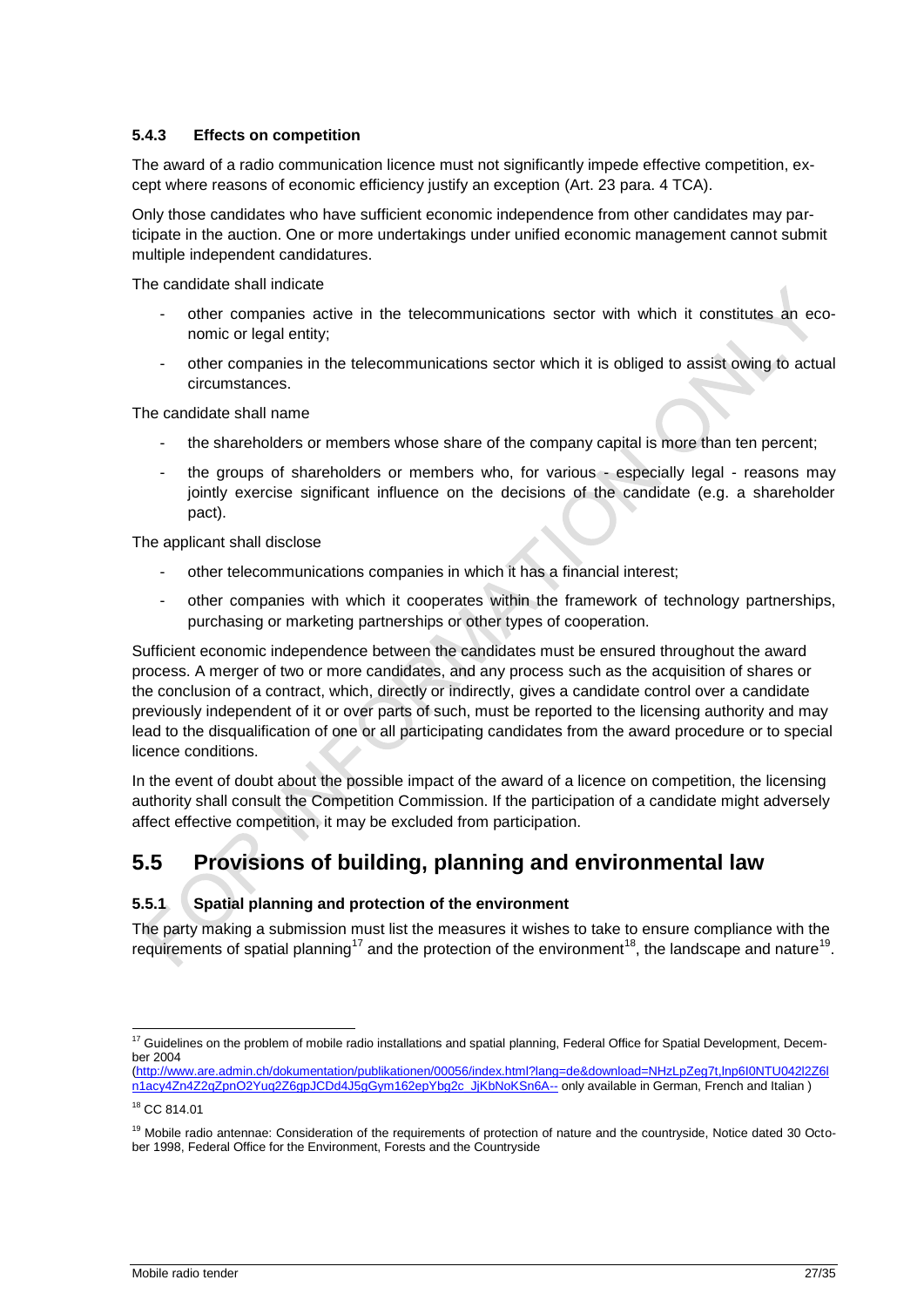### **5.5.2 Ordinance on Protection from Non-Ionising Radiation OPNIR**

The party making a submission must present the planned measures to ensure compliance with the provisions of the Ordinance on Protection from Non-Ionising Radiation<sup>20</sup>.

### <span id="page-27-0"></span>**5.6 Licence conditions**

With regard to the conditions of use cited in Section [3.1.4,](#page-16-2) the candidate shall attach a map with the planned geographical provisions including planned deadlines for the achievement of such provisions.

1

 $^{20}$  Ordinance concerning Protection from Non-Ionising Radiation of 23 December 1999 (OPNIR; CC 814.710)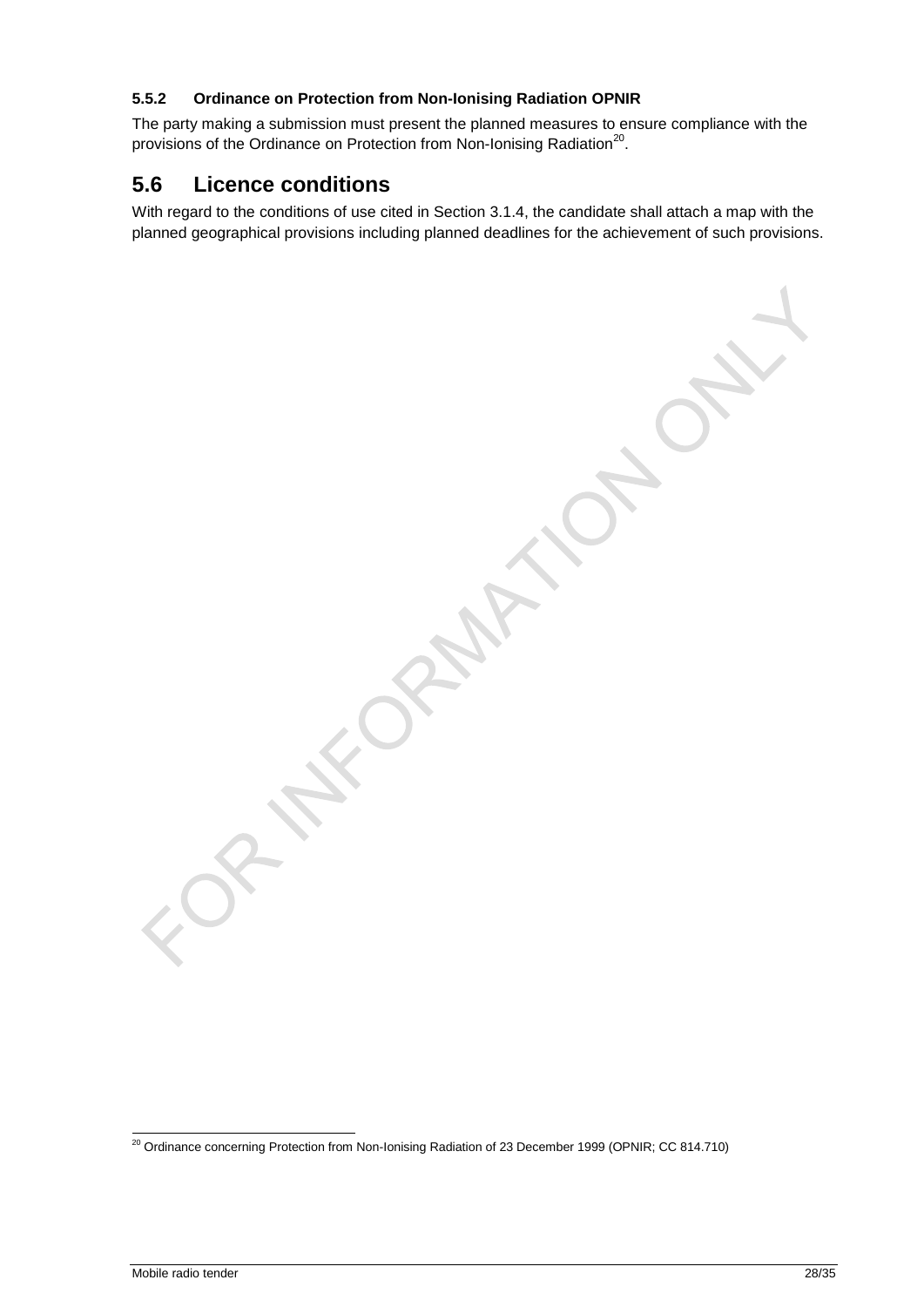## <span id="page-28-0"></span>**6 Auction**

This chapter provides a summary overview of the auction. The auction rules mentioned in Annex III are still subject to adjustments. The definitive auction rules will be communicated to the participants in detail after the authorisation decision has been issued.

### <span id="page-28-1"></span>**6.1 Auction structure**

### **6.1.1 General**

The auction will be conducted over the public internet using an electronic auction system. Further details about the necessary hard- and software will be provided to each qualified bidder in due time. OF-COM intends to conduct a mock auction for approved candidates before the auction starts so that there is an opportunity to become acquainted with the electronic auction system.

The design of the auction for categories A to J is a combinatorial clock auction and it generally proceeds in two stages:

- The first stage is the so-called principal stage, and it determines the number of generic lots that are to be awarded to each winning bidder in each of the categories A to J, and the base prices that have to be paid by winning bidders for the packages of generic lots they won.
- The second stage is the so-called assignment stage. It determines the specific frequencies in categories A to J that are awarded to each winning bidder and any additional prices that must be paid by bidders for being assigned specific frequencies. It consists of a single round of bidding.

For category K (2010-2025MHz), there is a separate bidding stage f. This is a single round second price, sealed bid auction (Vickrey Auction) for the single lot available.

### <span id="page-28-2"></span>**6.1.2 Implementation of the first auction stage and the additional bidding round**

Upon completion of the assessment of applications, a principal stage is required if, for one or more of the categories A to J, the sum across all bidders of lots specified in each bidder's lot application form for the respective category exceeds the number of lots available in that category (i.e. if there is at least one category in categories A to J for which demand exceeds supply).

A separate bid round for 2010-2025 MHz (see chapter 6.5) is required if two or more bidders have included the category K lot in their lot application. If a separate bid round for 2010-2025 MHz is not required, the (single) bidder (if any) who requested the category K lot in its lot application form will be considered the winner of this lot. The successful bidder will have to pay the reserve price.

ComCom will announce whether the principal stage and a separate bid round for the frequency block 2010-2025 MHz is required in accordance with the rules.

The overall process of the auction is illustrated in the figure below. A description of this process is provided in Section 1.4 of the auction rules.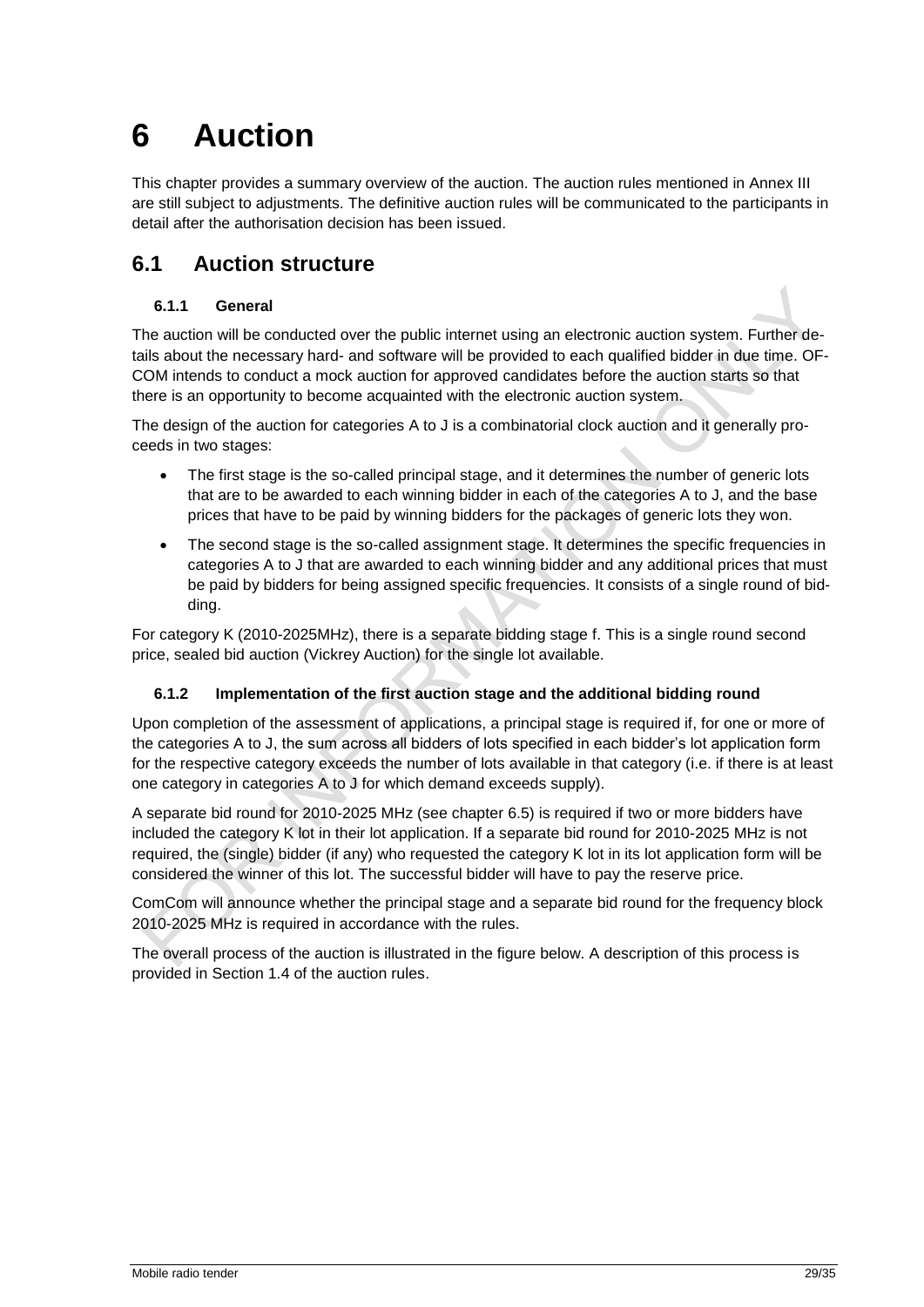

\*"Binding" means that if there is no scarcity of frequencies in all the categories being put out to tender (.i.e. if the first stage of the auction does not take place), the applicant must accept unconditionally and irrevocably the frequency blocks applied for at the minimum bid. Otherwise, the information provided in the frequency allocation application (Annex IV) determines the eligibility points, i.e. the extent of the bids which can be made in the auction (cf. section 5.2 and 1.2.4 and 1.2.5 of the auction rules).

### <span id="page-29-0"></span>**6.2 Reserve prices and eligibility**

There is a minimum price attached to each lot as well as a number of eligibility points. The eligibility points determine the maximum amount (maximum number) of abstract frequency blocks for which a bidder may bid in the first auction stage. The eligibility points and the reserve prices for category A to K are summarised in the table below.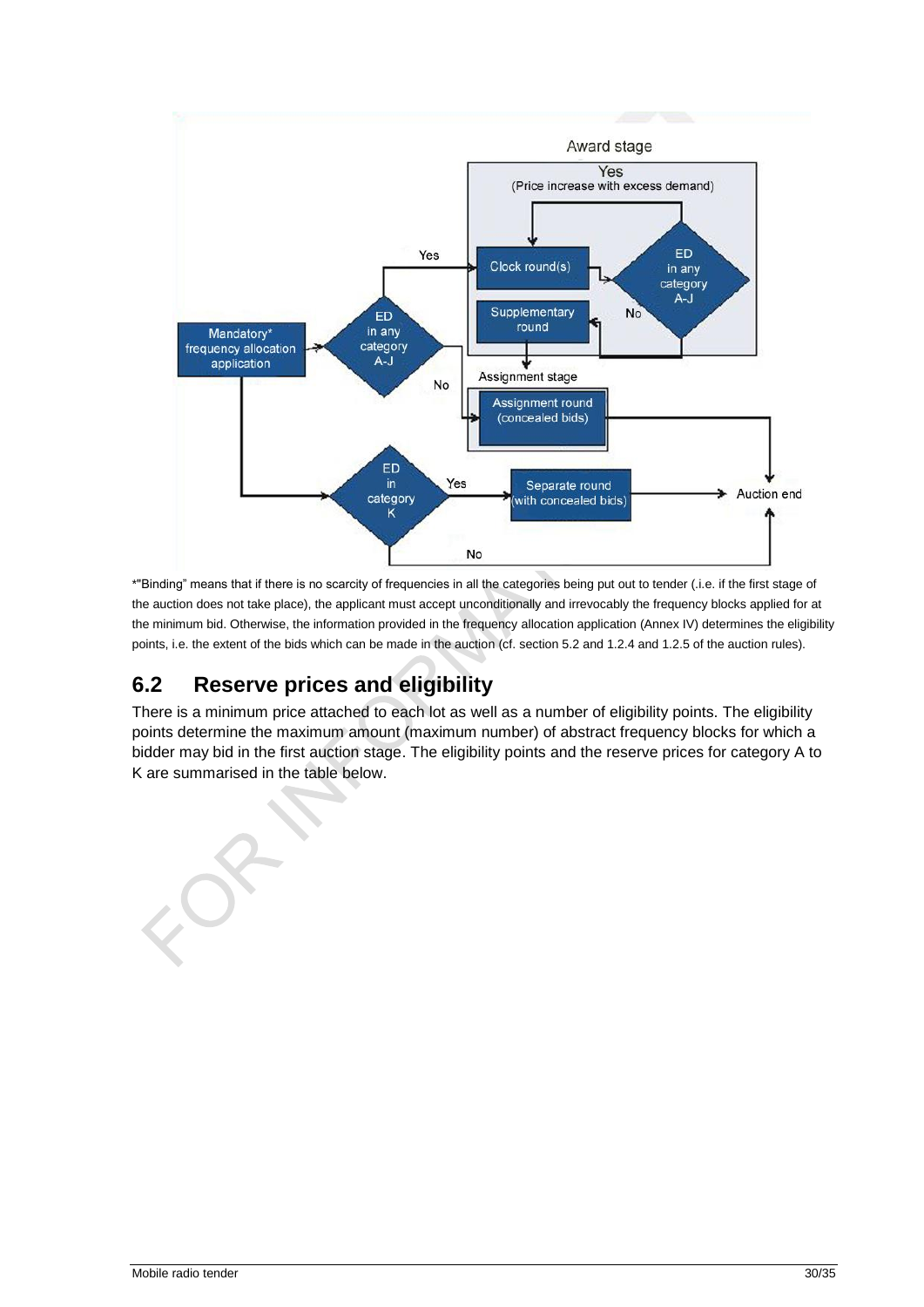| <b>Bid category</b> | <b>Frequency</b><br>block size | <b>Eligibility</b><br>points per<br>frequency<br><b>block</b> | Minimum bid (CHF)<br>per frequency block |  |
|---------------------|--------------------------------|---------------------------------------------------------------|------------------------------------------|--|
| Category A          | 2x5MHz                         | 6                                                             | 21.3 million                             |  |
| Category B          | 2x5MHz                         | 6                                                             | 21.3 million                             |  |
| Category C          | 2x10MHz                        | 4                                                             | 16.6 million                             |  |
| Category D          | 2x5MHz                         | $\overline{2}$                                                | 7.1 million                              |  |
| Category E          | 5MHz                           | 1                                                             | 4.15 million                             |  |
| Category F          | 5MHz                           | 1                                                             | 2.7 million                              |  |
| Category G          | 2x5MHz                         | $\overline{2}$                                                | 8.3 million                              |  |
| Category H          | 2x5MHz                         | $\overline{2}$                                                | 5.4 million                              |  |
| Category I          | 2x5MHz                         | $\overline{2}$                                                | 8.3 million                              |  |
| Category J          | 15MHz                          | 3                                                             | 12.45 million                            |  |
| Category K          | 15 MHz                         | Not applicable                                                | 12.45 million                            |  |

### <span id="page-30-0"></span>**6.3 Overview of the principal stage**

The principal stage, if required, consists of:

- a number of primary rounds followed by
- a supplementary round.

All bids made in the principal stage are package bids. This means that a bid may only win in its entirety and a bidders cannot win a combination of lots for which they did not place a package bid. The maximum amount of spectrum which a bidder may acquire by auction is limited on the one hand by the total number of eligibility points (Section [6.2\)](#page-29-0) and on the other hand by the spectrum caps fixed by ComCom (Section [2.2.3\)](#page-9-2).

### **6.3.1 Primary rounds**

In the first primary round, the initial price for each of the categories A to J will be set equal to the reserve price for that category. Each bidder can submit one bid stating the number of lots in each category on which she wishes to bid at the given prices, subject to the activity rule described below and to the overall spectrum caps. When the primary round is closed, demand is aggregated across all bidders. If demand exceeds supply in any category, another primary round is scheduled. In subsequent primary rounds, the auction manager will increase the price for lots in a particular category if demand for lots in that category exceeded supply in the previous round.

The primary rounds end after a round in which there is no excess demand for lots in any of the categories.

Bidders are subject to an activity rule whose purpose is to encourage bidders to reveal their demand at different price levels in order to support a price discovery process. A bidder's activity in a round, measured as the sum of eligibility over all the lots included in her bid, cannot exceed her eligibility for that round. A bidder's initial eligibility is determined by the sum of eligibility points of all lots included in her frequency allocation application. In any subsequent primary round, her eligibility is equal to her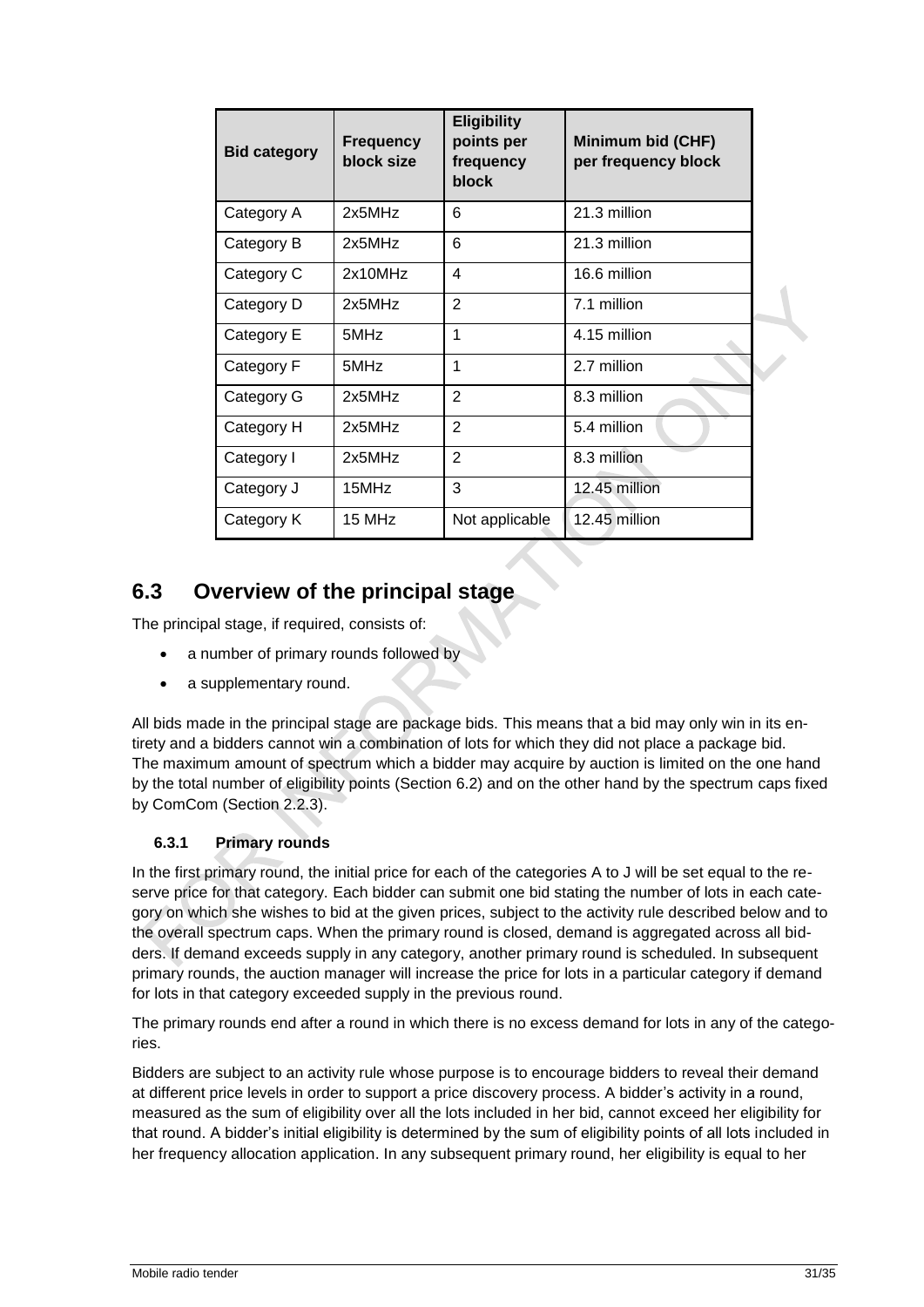activity in the previous primary round. This implies that a bidder's eligibility may remain constant or decrease throughout the primary rounds; it cannot increase.

### **6.3.2 Supplementary round**

The supplementary round offers bidders an opportunity, subject to certain constraints, to:

- express their maximum willingness to pay for packages on which they have bid in the primary rounds; and
- submit bids for packages on which they did not bid in the primary rounds.

The constraints on supplementary bids are as follows:

- Supplementary bids can be submitted only for packages where the sum of eligibility points across all lots in the package is equal to, or less, than the bidder's initial eligibility.
- Any supplementary bid must not be smaller than the sum of reserve prices across all the lots in the package.
- Any supplementary bid submitted for a package on which the bidder has bid during the primary rounds must be greater than the corresponding primary bid.
- If a bidder was active in the last primary round, the supplementary bid made on the combination of lots (package) of the last primary bid is unconstrained.
- If the bidder was not active in the last primary round, a supplementary bid for the package of the bidder's last primary bid is constrained to an amount that is determined by applying the prices in the round after the last primary bid to the lots included in this package (i.e. by applying the prices of the last round in which the bidder was eligible to bid on that package to the component lots of that package).
- All other supplementary bids are constrained by the following rule: for any package A (other than the package of the bidder's last primary bid), an anchor package is determined as follows. Suppose the bidder was last eligible to bid for A in round n, but that in round n, the bidder made a primary bid for package B with a lower sum of eligibility points across lots. Then package B is the anchor package, and the supplementary bid for A cannot exceed the bidder's highest bid for B plus the price difference between A and B at the prices of round n. Note that the bidder's highest bid for B could be either a supplementary bid or a primary bid.

The consequence of these rules is that all bids are constrained relative to the bid for the final primary package by a difference determined through the primary bids (more specifically: by the prices in the round in which a bidder reduced her eligibility). In this respect, a bidder's supplementary bids have to be consistent with the preferences she revealed in the primary rounds.

The exact determination of these caps is explained in the auction rules. The electronic auction system will automatically calculate these for bidders and it will not be possible to submit bids that do not comply with the caps.

### **6.3.3 Winner determination and calculation of base prices**

The winning bids are the combination of those bids, selected from all primary and supplementary bids submitted during the primary and supplementary bid rounds, that generate the highest total value subject to accepting at most one bid from each bidder, and not allocating more lots than are available in each category.

Base prices are determined according to Section 3.3.27 - 3.3.29 in the auction rules. They are the lowest prices which the successful bidders (together) would have had to bid in order to be successful with their respective bids. In addition, the base price of any successful bid shall be at least as high as the sum of the minimum bids for the respective abstract frequency blocks. The calculation of base prices is explained in detail in the auction rules.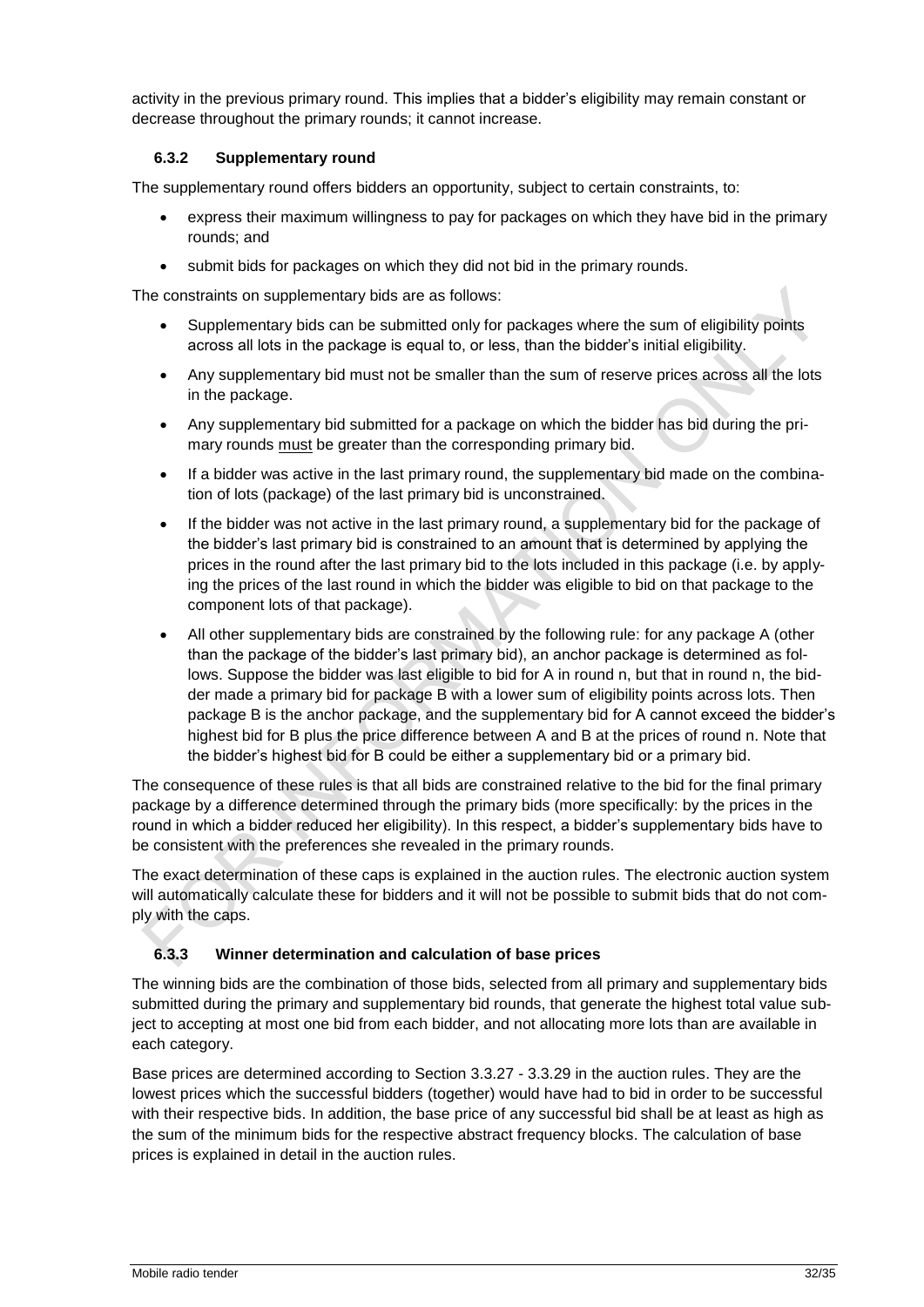### <span id="page-32-0"></span>**6.4 Overview of the assignment stage**

The principal stage will have already determined how many generic lots each bidder will receive in each category and the base prices that successful bidders have to pay for their respective packages, but not the specific frequencies that these bidders are to be assigned. The purpose of the assignment stage is to determine how the available frequencies in categories A to J are distributed in the relevant frequency bands amongst winners of the principal stage, and any additional prices to be paid by each winning bidder for obtaining a specific assignment.

All bidders that have won multiple lots in the same frequency band are guaranteed to receive contiguous frequency assignments within that band.

The assignment stage is a sealed-bid round. There is a separate assignment bidding procedure for each frequency band, although bidding will take place simultaneously for all bands where the assignment of frequencies needs to be determined through a bidding process.

Each bidder who has won lots in the principal stage will be presented with a list of possible assignment options for her, and would have the opportunity to bid the amount that she would be willing to pay for a given specific assignment in each band in addition to the overall base price determined in the principal stage. Winners who are indifferent between the different assignment options do not have to make any assignment bids. As in the principal stage, winners will be determined by identifying the feasible combination of bids with the highest total value, accepting exactly one bid from each bidder (which may be a zero bid representing indifference).

Additional prices will be determined using the same principle as for the base prices. They are the lowest prices which the successful bidders (together) would have had to bid in order to be successful with their respective bids. The calculation of additional prices is explained in detail in chapter 4.8 of the auction rules.

### <span id="page-32-1"></span>**6.5 Separate bid round for 2010-2025 MHz**

The round is separate from the principal and assignment stages conducted for categories A to J.

The 2010-2025 MHz round follows a single round, sealed bid format. All eligible bidders can submit one bid for the lot in category K within the same fixed time window.

Only bidders who have included the category K lot in their lot application form are eligible to participate in a separate bid round for 2010-2025 MHz.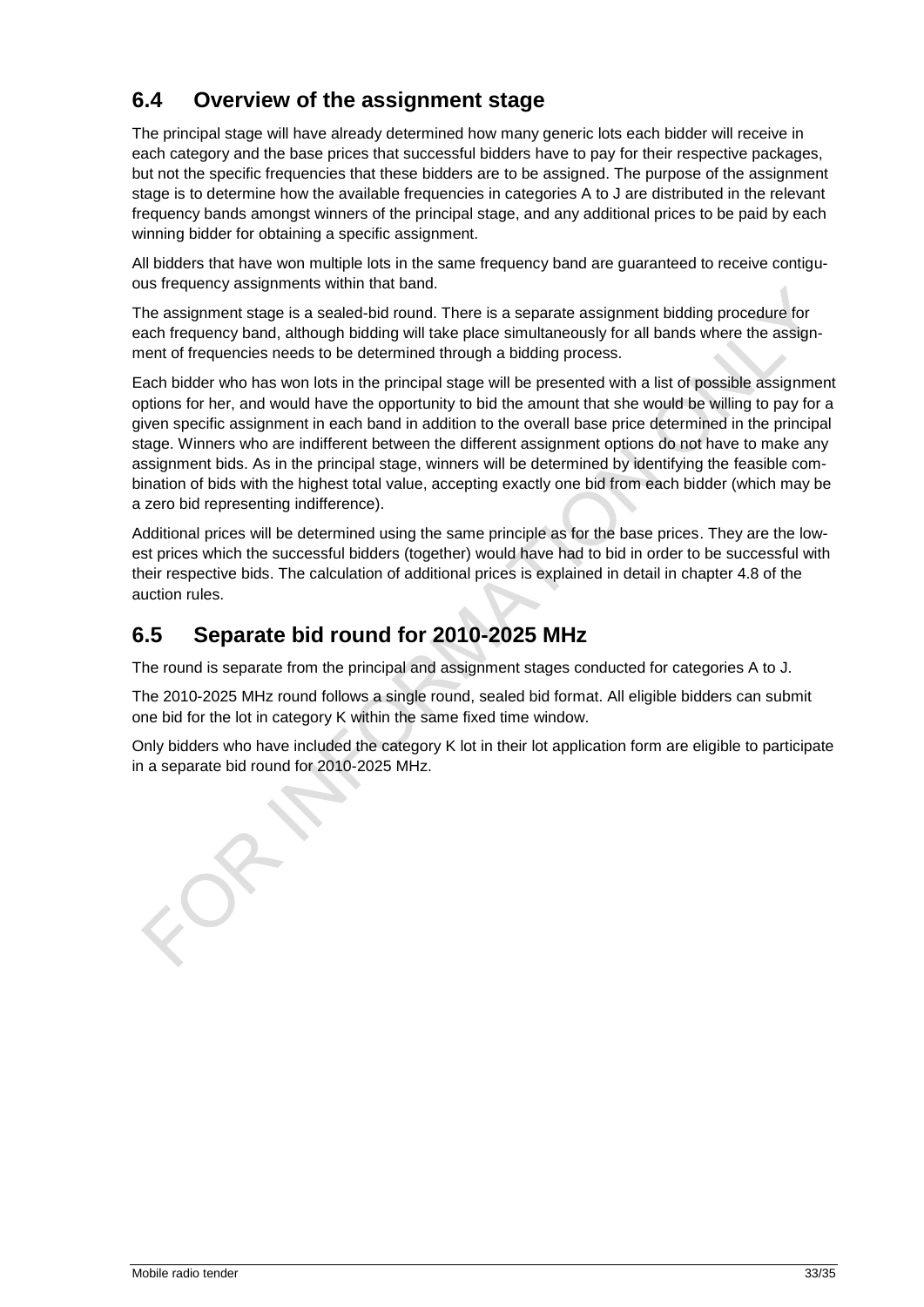## <span id="page-33-0"></span>**7 Violations of the law and consequences thereof**

### <span id="page-33-1"></span>**7.1 Collusion**

From publication of the tender documents onwards, it is forbidden for parties interested in participation to establish contact with other parties interested in participation directly or indirectly via intermediaries or to exchange information with the aim of influencing the outcome of the auction. Public notification of presumed or actual bidding strategies or concrete bids or other statements likely to influence the participation or bidding behaviour of third parties is also forbidden.

Candidates who act in collusion as defined in the paragraph above may not be allowed to take part in the auction or may be excluded from the bidding procedure, depending on the stage of the procedure. A licence which has already been awarded will be revoked without compensation. The provisions of Section 7.3 below shall apply *mutatis mutandis*.

### <span id="page-33-2"></span>**7.2 Non-participation in the auction**

Any candidate who has submitted an application in accordance with Section 4.4.1 and fulfilled the conditions for admission to the auction procedure and who does not participate in the auction remains liable to a proportion of the administration fees for the invitation to tender and award of the licences. Further liability claims in accordance with Section 1.2.4 of the auction rules (Annexe III) are reserved. Furthermore the non-participating candidate may be subject to an administrative penalty in accordance with Art. 60 TCA.

### <span id="page-33-3"></span>**7.3 Infringement of the auction rules**

In the event that a bidder breaches the auction rules and if the breach is likely to influence the outcome of the bidding procedure to the detriment of the other bidders, the fallible bidder may be excluded from the bidding procedure. If there is a risk of delay, the exclusion may take place without a previous hearing of the fallible bidder. Apart from the exclusion, an administrative penalty as defined in Art. 60 TCA may also be imposed on it.

An exclusion may be decreed up to the time of award of the licence. If the infringement comes to the attention of the licensing authority only after the award of the licence, the licence will be revoked without compensation within the framework of a surveillance procedure. In principle, the legal effectiveness of the other licences awarded on the basis of the auction will not be affected by such a revocation.

An exclusion may be dispensed with if the infringement has no effects on the outcome of the bidding procedure. In this case the imposition of an administrative penalty as defined in Art. 60 TCA is reserved.

### <span id="page-33-4"></span>**7.4 Other infringements**

A bidder may be excluded at any time from the bidding procedure if it is found that it has obtained its authorization to take part in the auction through false information or if for other reasons it does not fulfil or no longer fulfils the authorization requirements defined in the present document. The provisions of Section 7.2 above shall be applied *mutatis mutandis*.

### <span id="page-33-5"></span>**7.5 Consequences of an exclusion**

If a bidder is excluded from the bidding procedure because of an infringement of the auction rules, the bidding rounds affected by the infringement will be cancelled and the bidding procedure will be repeated.